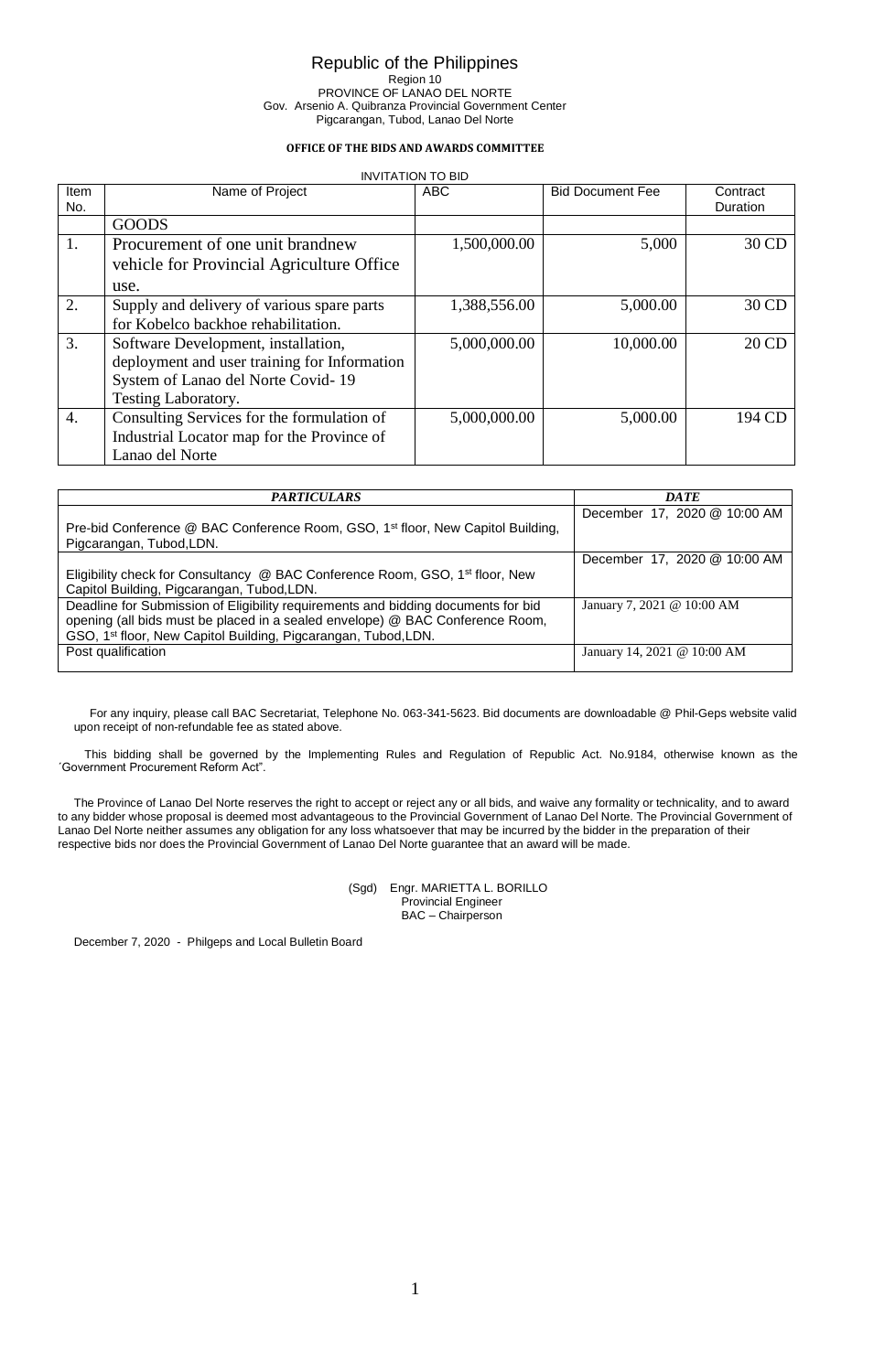### **OFFICE OF THE BIDS AND AWARDS COMMITTEE**

Region 10 PROVINCE OF LANAO DEL NORTE Gov. Arsenio A. Quibranza Provincial Government Center Pigcarangan, Tubod, Lanao Del Norte

## **OFFICE OF THE BIDS AND AWARDS COMMITTEE**

INVITATION TO BID

| Item<br>No. | Name of Project                                                                                                                                      | <b>ABC</b>    | <b>Bid Document Fee</b> | Contract<br>Duration |
|-------------|------------------------------------------------------------------------------------------------------------------------------------------------------|---------------|-------------------------|----------------------|
|             | <b>INFRA</b>                                                                                                                                         |               |                         |                      |
| 1.          | Concreting of Kapatagan-Sapad<br>(Malabang-Masibay-Maitomaig)<br>Provincial Road<br>Sta.5+855.00-sta $6+059.46$ , sta<br>$7+671.58$ - sta $8+115.71$ | 15,000,000.00 | 25,000.00               | $104 \text{ cd}$     |
|             | XXXXXXXXXXXXXXXX                                                                                                                                     |               |                         |                      |
|             |                                                                                                                                                      |               |                         |                      |

| <i><b>PARTICULARS</b></i>                                                                   | <b>DATE</b>                  |
|---------------------------------------------------------------------------------------------|------------------------------|
|                                                                                             | November 26, 2020 @ 10:00 AM |
| Pre-bid Conference @ BAC Conference Room, GSO, 1 <sup>st</sup> floor, New Capitol Building, |                              |
| Pigcarangan, Tubod, LDN.                                                                    |                              |
| Deadline for Submission of Eligibility requirements and bidding documents for bid           | December 10, 2020 @ 10:00 AM |
| opening (all bids must be placed in a sealed envelope) @ BAC Conference Room,               |                              |
| GSO, 1 <sup>st</sup> floor, New Capitol Building, Pigcarangan, Tubod, LDN.                  |                              |
| Post qualification                                                                          | December 17, 2020 @ 10:00 AM |
|                                                                                             |                              |

For any inquiry, please call BAC Secretariat, Telephone No. 063-341-5623. Bid documents are downloadable @ Phil-Geps website valid upon receipt of non-refundable fee as stated above.

This bidding shall be governed by the Implementing Rules and Regulation of Republic Act. No.9184, otherwise known as the ´Government Procurement Reform Act".

The Province of Lanao Del Norte reserves the right to accept or reject any or all bids, and waive any formality or technicality, and to award to any bidder whose proposal is deemed most advantageous to the Provincial Government of Lanao Del Norte. The Provincial Government of Lanao Del Norte neither assumes any obligation for any loss whatsoever that may be incurred by the bidder in the preparation of their respective bids nor does the Provincial Government of Lanao Del Norte guarantee that an award will be made.

> (Sgd) Engr. MARIETTA L. BORILLO Provincial Engineer BAC – Chairperson

November 19, 2020 - Philgeps and Local Bulletin Board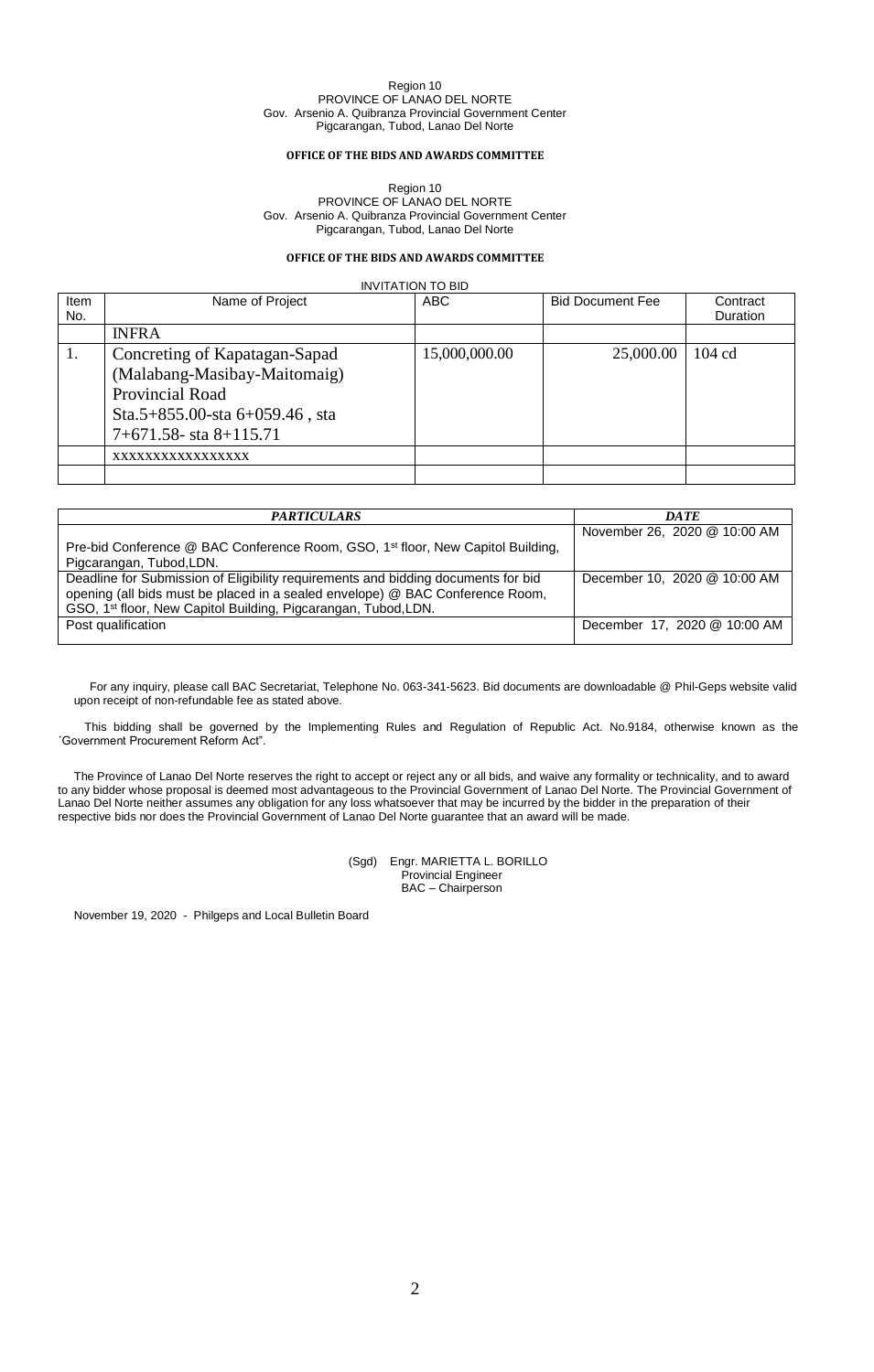## **OFFICE OF THE BIDS AND AWARDS COMMITTEE**

Region 10 PROVINCE OF LANAO DEL NORTE Gov. Arsenio A. Quibranza Provincial Government Center Pigcarangan, Tubod, Lanao Del Norte

## **OFFICE OF THE BIDS AND AWARDS COMMITTEE**

INVITATION TO BID

| Item | Name of Project                                                                                                                                                                                                                      | <b>ABC</b>    | <b>Bid Document</b> | Contract         |
|------|--------------------------------------------------------------------------------------------------------------------------------------------------------------------------------------------------------------------------------------|---------------|---------------------|------------------|
| No.  |                                                                                                                                                                                                                                      |               | Fee                 | Duration         |
|      | <b>GOODS</b>                                                                                                                                                                                                                         |               |                     |                  |
| 1.   | Supply, delivery, testing and Commissioning of<br>Brandnew Fuel Tanker for PEO.                                                                                                                                                      | 5,000,000.00  | 5,000.00            | 30 <sub>cd</sub> |
| 2.   | Procurement of Children's Health kit for distribution to<br>Indigent Children of this Province.                                                                                                                                      | 5,775,000.00  | 10,000.00           | 15 CD            |
| 3.   | Supply, delivery, installation and<br>commissioning of One (1) unit PCR Machine,<br>Extraction machine, compact combination<br>vortexer / microfuge and supply of RT PCR kits<br>for Lanao del Norte Covid-19<br>Testing Laboratory. | 11,632,322.24 | 25,000.00           | 45 CD            |
|      | <b>INFRA</b>                                                                                                                                                                                                                         |               |                     |                  |
| 1.   | Improvement Of Perimeter Fence At Old<br>Kapatagan Provincial Hospital                                                                                                                                                               | 8,020,062.41  | 10,000.00           | 150 CD           |
| 2.   | RENOVATION OF OLD KAPATAGAN PROVINCIAL<br><b>HOSPITAL ISOLATION FACILITY</b>                                                                                                                                                         | 14,850,675.00 | 25,000.00           | 105 CD           |
|      |                                                                                                                                                                                                                                      |               |                     |                  |

| <b>PARTICULARS</b>                                                                                                                                                                                                                               | <b>DATE</b>                  |
|--------------------------------------------------------------------------------------------------------------------------------------------------------------------------------------------------------------------------------------------------|------------------------------|
| Pre-bid Conference @ BAC Conference Room, GSO, 1 <sup>st</sup> floor, New Capitol Building,<br>Pigcarangan, Tubod, LDN.                                                                                                                          | November 26, 2020 @ 10:00 AM |
| Deadline for Submission of Eligibility requirements and bidding documents for bid<br>opening (all bids must be placed in a sealed envelope) @ BAC Conference Room,<br>GSO, 1 <sup>st</sup> floor, New Capitol Building, Pigcarangan, Tubod, LDN. | December 10, 2020 @ 10:00 AM |
| Post qualification                                                                                                                                                                                                                               | December 17, 2020 @ 10:00 AM |

For any inquiry, please call BAC Secretariat, Telephone No. 063-341-5623. Bid documents are downloadable @ Phil-Geps website valid upon receipt of non-refundable fee as stated above.

This bidding shall be governed by the Implementing Rules and Regulation of Republic Act. No.9184, otherwise known as the ´Government Procurement Reform Act".

The Province of Lanao Del Norte reserves the right to accept or reject any or all bids, and waive any formality or technicality, and to award to any bidder whose proposal is deemed most advantageous to the Provincial Government of Lanao Del Norte. The Provincial Government of Lanao Del Norte neither assumes any obligation for any loss whatsoever that may be incurred by the bidder in the preparation of their respective bids nor does the Provincial Government of Lanao Del Norte guarantee that an award will be made.

> (Sgd) Engr. MARIETTA L. BORILLO Provincial Engineer BAC – Chairperson

November 18, 2020 - Philgeps and Local Bulletin Board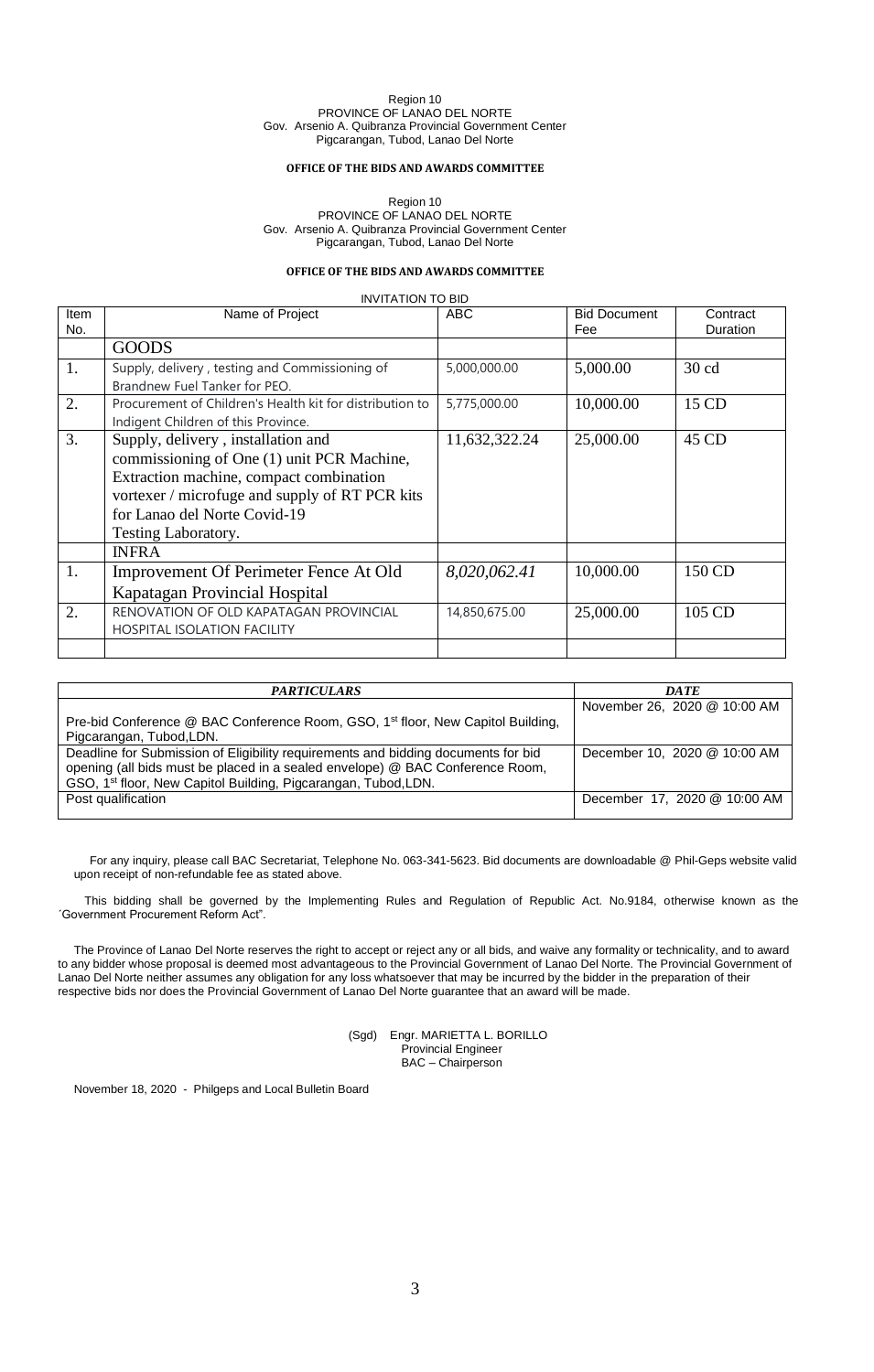#### **OFFICE OF THE BIDS AND AWARDS COMMITTEE**

Region 10 PROVINCE OF LANAO DEL NORTE Gov. Arsenio A. Quibranza Provincial Government Center Pigcarangan, Tubod, Lanao Del Norte

## **OFFICE OF THE BIDS AND AWARDS COMMITTEE**

INVITATION TO BID Item No. Name of Project ABC Bid Document Fee GOODS 1. Procurement of RT-PCR kit for Lanao del Norte Covid-19 Testing Center. 5,000,940.00 10,000.00 2. Procurement of customized Calendar 2021 for the constituents of this Province. 3,300,000.00 5,000 3. Procurement of Extraction kit for Lanao del Norte Covid-19 Testing Center. 3,660,000.00 5,000.00 4. Procurement of Janitorial Services for year 2021 for all PGLDN establishments 36,408,000.00 25,000.00 5. Procurement of Security Services for year 2021 for all PGLDN establishments 29,304,000.00 25,000.00 INFRA 1. Construction of Covered Pathway with Access Railings at Lanao del Norte Provincial Hospital 934,526.00 5,000.00 2. Construction of Expansion of OB-GYNE Ward at Lanao del Norte Provincial Hospital 500,000.00 5,000.00 XXXXXXXXX

| <b>PARTICULARS</b>                                                                          | <b>DATE</b>                  |
|---------------------------------------------------------------------------------------------|------------------------------|
|                                                                                             | November 26, 2020 @ 10:00 AM |
| Pre-bid Conference @ BAC Conference Room, GSO, 1 <sup>st</sup> floor, New Capitol Building, |                              |
| Pigcarangan, Tubod, LDN.                                                                    |                              |
| Deadline for Submission of Eligibility requirements and bidding documents for bid           | December 10, 2020 @ 10:00 AM |
| opening (all bids must be placed in a sealed envelope) @ BAC Conference Room,               |                              |
| GSO, 1 <sup>st</sup> floor, New Capitol Building, Pigcarangan, Tubod, LDN.                  |                              |
| Post qualification                                                                          | December 17, 2020 @ 10:00 AM |
|                                                                                             |                              |

For any inquiry, please call BAC Secretariat, Telephone No. 063-341-5623. Bid documents are downloadable @ Phil-Geps website valid upon receipt of non-refundable fee as stated above.

This bidding shall be governed by the Implementing Rules and Regulation of Republic Act. No.9184, otherwise known as the ´Government Procurement Reform Act".

The Province of Lanao Del Norte reserves the right to accept or reject any or all bids, and waive any formality or technicality, and to award to any bidder whose proposal is deemed most advantageous to the Provincial Government of Lanao Del Norte. The Provincial Government of Lanao Del Norte neither assumes any obligation for any loss whatsoever that may be incurred by the bidder in the preparation of their respective bids nor does the Provincial Government of Lanao Del Norte guarantee that an award will be made.

> (Sgd) Engr. MARIETTA L. BORILLO Provincial Engineer BAC – Chairperson

November 13, 2020 - Philgeps and Local Bulletin Board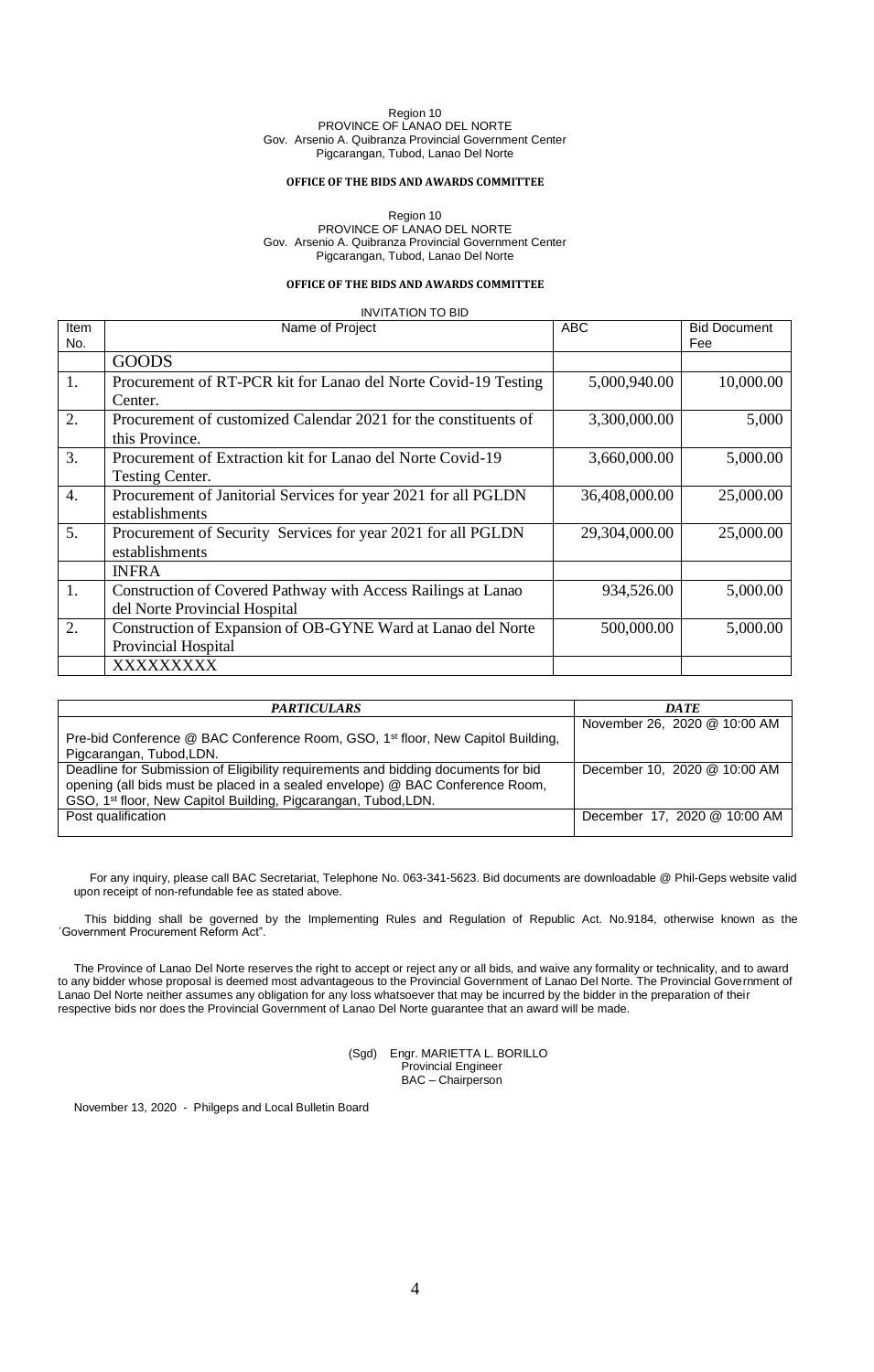## **OFFICE OF THE BIDS AND AWARDS COMMITTEE**

Region 10 PROVINCE OF LANAO DEL NORTE Gov. Arsenio A. Quibranza Provincial Government Center Pigcarangan, Tubod, Lanao Del Norte

## **OFFICE OF THE BIDS AND AWARDS COMMITTEE**

INVITATION TO BID

| Item | Name of Project                                                                | ABC           | <b>Bid</b> | Contract |
|------|--------------------------------------------------------------------------------|---------------|------------|----------|
| No.  |                                                                                |               | Document   | Duration |
|      |                                                                                |               | Fee        |          |
|      | <b>GOODS</b>                                                                   |               |            |          |
|      | Procurement of One (1) unit brandnew vehicle for Provincial<br>Agriculture use | 1,500,000.00  | 5,000.00   | 30CD     |
|      | <b>INFRASTRUCTURE</b>                                                          |               |            |          |
|      | Improvement of MCC Sports Complex facilities                                   | 16,148,070.90 | 25,000.00  | 300 CD   |
| 2    | Repair and rehabilitation of MCC Hotel Facilities.                             | 3,859,881.85  | 5,000.00   | 180 CD   |
|      | XXXXXXXXXXXXXXXX                                                               |               |            |          |

| <b>PARTICULARS</b>                                                                                                                                                                                                                               | <b>DATE</b>                  |
|--------------------------------------------------------------------------------------------------------------------------------------------------------------------------------------------------------------------------------------------------|------------------------------|
| Pre-bid Conference @ BAC Conference Room, GSO, 1 <sup>st</sup> floor, New Capitol Building,<br>Pigcarangan, Tubod, LDN.                                                                                                                          | November 5, 2020 @ 10:00 AM  |
| Deadline for Submission of Eligibility requirements and bidding documents for bid<br>opening (all bids must be placed in a sealed envelope) @ BAC Conference Room,<br>GSO, 1 <sup>st</sup> floor, New Capitol Building, Pigcarangan, Tubod, LDN. | November 19, 2020 @ 10:00 AM |
| Post qualification                                                                                                                                                                                                                               | November 26, 2020 @ 10:00 AM |

For any inquiry, please call BAC Secretariat, Telephone No. 063-341-5623. Bid documents are downloadable @ Phil-Geps website valid upon receipt of non-refundable fee as stated above.

This bidding shall be governed by the Implementing Rules and Regulation of Republic Act. No.9184, otherwise known as the ´Government Procurement Reform Act".

The Province of Lanao Del Norte reserves the right to accept or reject any or all bids, and waive any formality or technicality, and to award to any bidder whose proposal is deemed most advantageous to the Provincial Government of Lanao Del Norte. The Provincial Government of Lanao Del Norte neither assumes any obligation for any loss whatsoever that may be incurred by the bidder in the preparation of their respective bids nor does the Provincial Government of Lanao Del Norte guarantee that an award will be made.

> (Sgd) Engr. MARIETTA L. BORILLO Provincial Engineer BAC – Chairperson

October 27, 2020 - Philgeps and Local Bulletin Board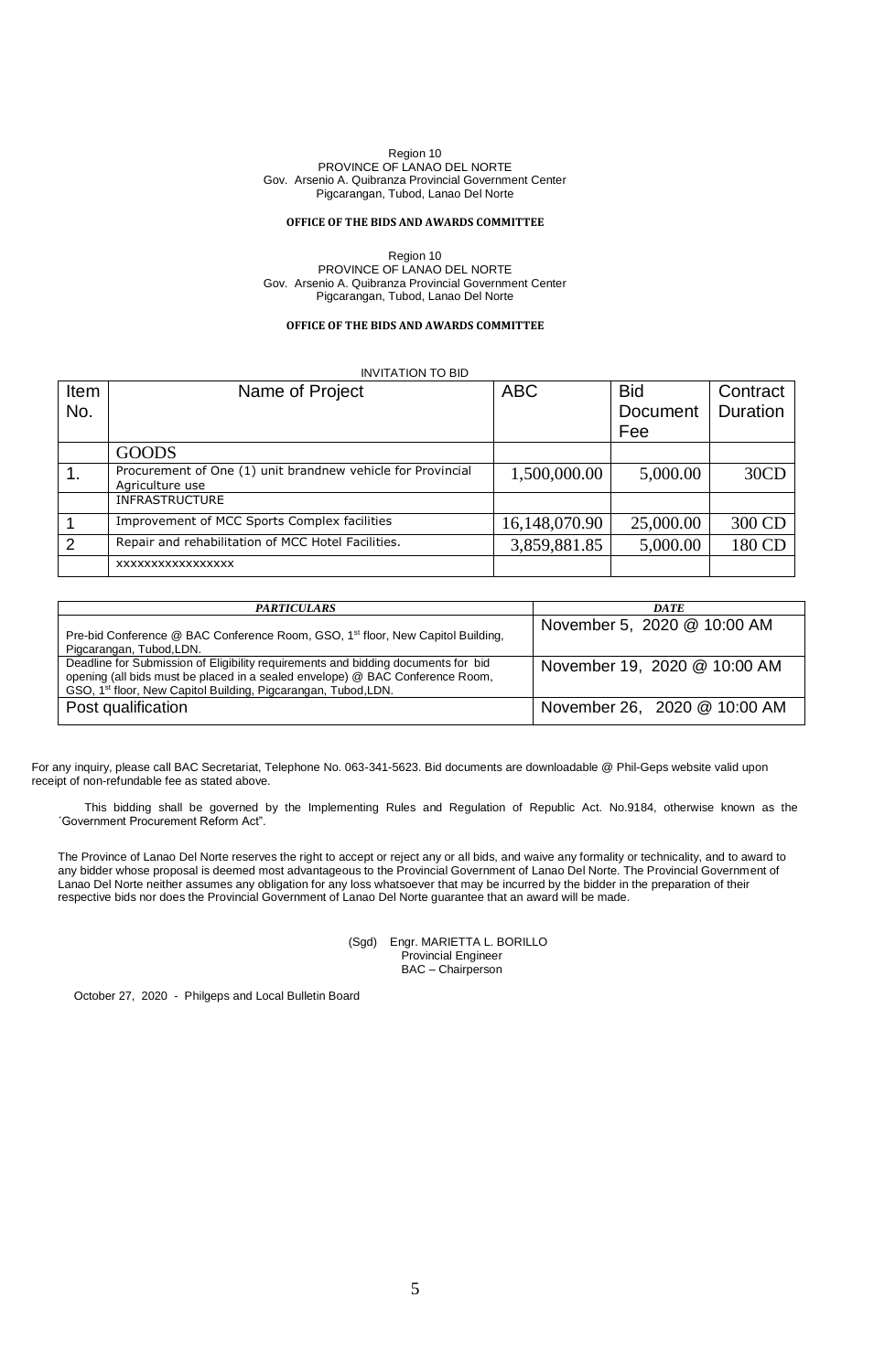#### **OFFICE OF THE BIDS AND AWARDS COMMITTEE**

Region 10 PROVINCE OF LANAO DEL NORTE Gov. Arsenio A. Quibranza Provincial Government Center Pigcarangan, Tubod, Lanao Del Norte

## **OFFICE OF THE BIDS AND AWARDS COMMITTEE**

|               |                                                                                     | <b>INVITATION TO BID</b> |            |          |
|---------------|-------------------------------------------------------------------------------------|--------------------------|------------|----------|
| <b>Item</b>   | Name of Project                                                                     | <b>ABC</b>               | <b>Bid</b> | Contract |
| No.           |                                                                                     |                          | Document   | Duration |
|               |                                                                                     |                          | Fee        |          |
|               |                                                                                     |                          |            |          |
|               | <b>GOODS</b>                                                                        |                          |            |          |
| 1.            | Procurement of One (1) unit brandnew<br>vehicle Pick up type for PGO-CAD use        | 1,500,000.00             | 5,000      | 30CD     |
| 2.            | Procurement of One Unit Brandnew Vehicle<br>for PRMC use.                           | 2,000,000.00             | 5,000      | 30CD     |
|               | Procurement of Duplicating Machine<br>for<br>reproduction of materials and modules. | 2,750,000.00             | 5,000      | 30CD     |
| 3             | Software Development, Installation,                                                 | 5,000,000                | 5,000      | 30CD     |
|               | Deployment and user Training of the<br>Document Tracking System for PGSO            |                          |            |          |
|               | <b>INFRASTRUCTURE</b>                                                               |                          |            |          |
| 1             | Construction of HEMODIALYSIS CLINIC                                                 | 7,110,566.43             | 10,000.00  | 240CD    |
|               | <b>BUILDING</b>                                                                     |                          |            |          |
| $\mathcal{P}$ | CONCRETING OF LIANGAN-CAMP I-<br>MAHAYAHAY PROVINCIAL ROAD Sta.                     | 20,000,000.00            | 25,000.00  | 140CD    |
|               | $0+000.00 - Sta. 1+050.00$                                                          |                          |            |          |
|               | <b>XXXXXXXXXXXXXXXX</b>                                                             |                          |            |          |
|               |                                                                                     |                          |            |          |

| <b>PARTICULARS</b>                                                                                                                                                                                                                               | <b>DATE</b>                  |
|--------------------------------------------------------------------------------------------------------------------------------------------------------------------------------------------------------------------------------------------------|------------------------------|
| Pre-bid Conference @ BAC Conference Room, GSO, 1 <sup>st</sup> floor, New Capitol Building,<br>Pigcarangan, Tubod, LDN.                                                                                                                          | October 29, 2020 @ 10:00 AM  |
| Deadline for Submission of Eligibility requirements and bidding documents for bid<br>opening (all bids must be placed in a sealed envelope) @ BAC Conference Room,<br>GSO, 1 <sup>st</sup> floor, New Capitol Building, Pigcarangan, Tubod, LDN. | November 12, 2020 @ 10:00 AM |
| Post qualification                                                                                                                                                                                                                               | November 19, 2020 @ 10:00 AM |

For any inquiry, please call BAC Secretariat, Telephone No. 063-341-5623. Bid documents are downloadable @ Phil-Geps website valid upon receipt of non-refundable fee as stated above.

This bidding shall be governed by the Implementing Rules and Regulation of Republic Act. No.9184, otherwise known as the ´Government Procurement Reform Act".

The Province of Lanao Del Norte reserves the right to accept or reject any or all bids, and waive any formality or technicality, and to award to any bidder whose proposal is deemed most advantageous to the Provincial Government of Lanao Del Norte. The Provincial Government of Lanao Del Norte neither assumes any obligation for any loss whatsoever that may be incurred by the bidder in the preparation of their respective bids nor does the Provincial Government of Lanao Del Norte guarantee that an award will be made.

> (Sgd) Engr. MARIETTA L. BORILLO Provincial Engineer BAC – Chairperson

October 20, 2020 - Philgeps and Local Bulletin Board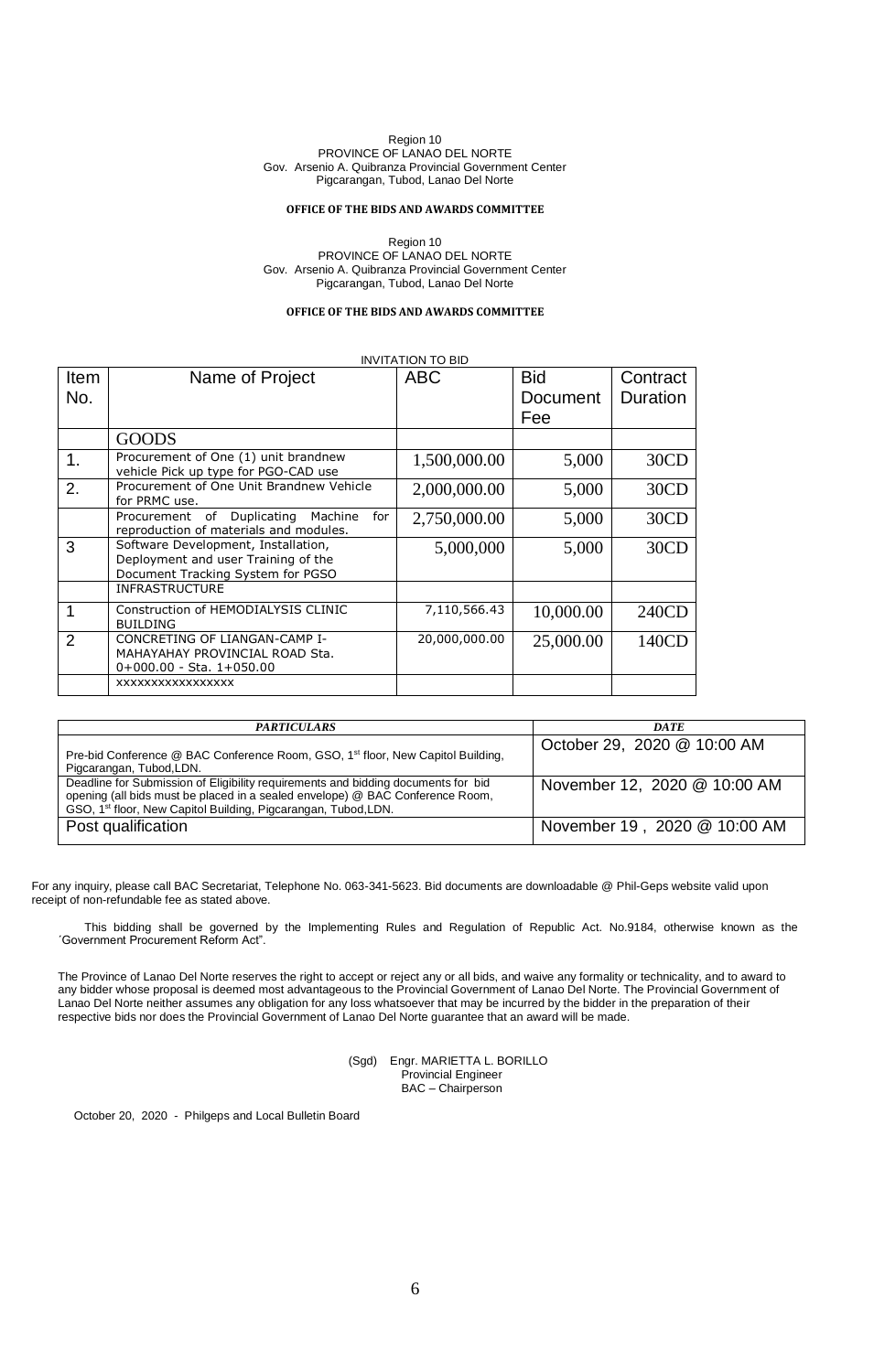## **OFFICE OF THE BIDS AND AWARDS COMMITTEE**

Region 10 PROVINCE OF LANAO DEL NORTE Gov. Arsenio A. Quibranza Provincial Government Center Pigcarangan, Tubod, Lanao Del Norte

## **OFFICE OF THE BIDS AND AWARDS COMMITTEE**

## INVITATION TO BID

| <b>Item</b><br>No. | Name of Project                                                                                                                                                                                            | <b>ABC</b>        | <b>Bid</b><br>Document<br>Fee | Contract<br>Duration |
|--------------------|------------------------------------------------------------------------------------------------------------------------------------------------------------------------------------------------------------|-------------------|-------------------------------|----------------------|
|                    | <b>INFRASTRUCTURE</b>                                                                                                                                                                                      |                   |                               |                      |
| $\mathbf 1$ .      | RENOVATION OF NEW PCSU OFFICE                                                                                                                                                                              | PHP 627,251.00    | 1,000.00                      | 30CD                 |
| 2.                 | CONSTRUCTION OF PROVINCIAL JAIL FACILITIES                                                                                                                                                                 | PHP 3,732,176.00  | 5,000.00                      | 113 CD               |
|                    | <b>GOODS</b>                                                                                                                                                                                               |                   |                               |                      |
| $\mathbf{1}$       | One Lot Software Development, Installation,<br>Deployment and User Training of the Hospital<br>Information System for 5 Provincial Hospitals.<br>(LNPH, SNDPH, KolambuganPH, KauswaganPH and<br>Balo-i PH) | PHP 38,251,622.56 | 25,000.00                     | 10 Months            |
| 2                  | Procurement of OPV white corn seeds for assistance to<br>communities/Farmers affected by Calamity.                                                                                                         | 1,500,000.00      | 5,000.00                      | 30CD                 |
| 3                  | SUPPLY, INSTALLATION, TESTING AND<br>CONSTRUCTION OF UNDERGROUND SEWERAGE<br><b>CONCRETE TANK for LNPH</b>                                                                                                 | 9,800,000.00      | 10,000.00                     | 60CD                 |
| $\overline{4}$     | Procurement of various Tires with inner tube and<br>Flaps and Tubeless Tires for various heavy and light<br>equipment of PEO.                                                                              | PHP 4,794,000.00  | 5,000.00                      | 30CD                 |
| 5                  | Procurement of various spare parts for rehabilitation<br>of Kobelco Backhoe of PEO.                                                                                                                        | PHP 1,388,556.00  | 5,000.00                      | 45CD                 |

| <b>PARTICULARS</b>                                                                                                                                                                                                                          | <b>DATE</b>                 |
|---------------------------------------------------------------------------------------------------------------------------------------------------------------------------------------------------------------------------------------------|-----------------------------|
| Pre-bid Conference @ BAC Conference Room, GSO, 1 <sup>st</sup> floor, New Capitol Blg,<br>Pigcarangan, Tubod, LDN.                                                                                                                          | October 15, 2020 @ 10:00 AM |
| Deadline for Submission of Eligibility requirements and bidding documents for bid<br>opening (all bids must be placed in a sealed envelope) @ BAC Conference Room,<br>GSO, 1 <sup>st</sup> floor, New Capitol Blg, Pigcarangan, Tubod, LDN. | October 29, 2020 @ 10:00 AM |
| Post qualification                                                                                                                                                                                                                          | November 5, 2020 @ 10:00 AM |

For any inquiry, please call BAC Secretariat, Telephone No. 063-341-5623. Bid documents are downloadable @ Phil-Geps website valid upon receipt of non-refundable fee as stated above.

This bidding shall be governed by the Implementing Rules and Regulation of Republic Act. No.9184, otherwise known as the ´Government Procurement Reform Act".

The Province of Lanao Del Norte reserves the right to accept or reject any or all bids, and waive any formality or technicality, and to award to any bidder whose proposal is deemed most advantageous to the Provincial Government of Lanao Del Norte. The Provincial Government of Lanao Del Norte neither assumes any obligation for any loss whatsoever that may be incurred by the bidder in the preparation of their respective bids nor does the Provincial Government of Lanao Del Norte guarantee that an award will be made.

#### (Sgd) Engr. MARIETTA L. BORILLO Provincial Engineer BAC – Chairperson

October 1, 2020 - Philgeps and Local Bulletin Board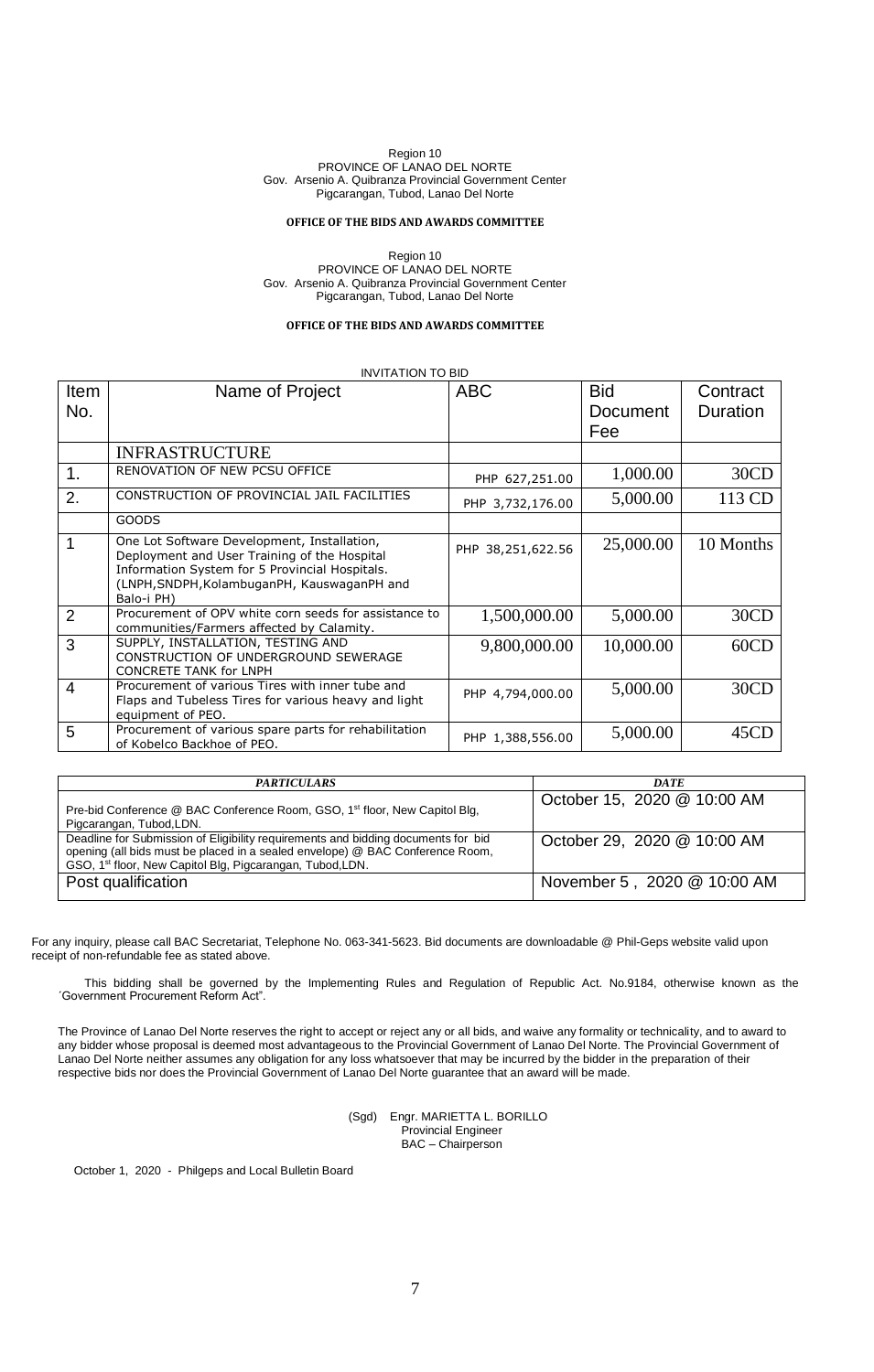## **OFFICE OF THE BIDS AND AWARDS COMMITTEE**

Region 10 PROVINCE OF LANAO DEL NORTE Gov. Arsenio A. Quibranza Provincial Government Center Pigcarangan, Tubod, Lanao Del Norte

### **OFFICE OF THE BIDS AND AWARDS COMMITTEE**

INVITATION TO BID

| Item | Name of Project                                                                                      | <b>ABC</b>    | <b>Bid Document Fee</b> |
|------|------------------------------------------------------------------------------------------------------|---------------|-------------------------|
| No.  |                                                                                                      |               |                         |
|      | <b>INFRASTRUCTURE</b>                                                                                |               |                         |
| 1.   | Concreting of Rupagan-Pagayawan Provincial Road<br>Sta. $0+000.00-S$ ta. $1+778.63$                  | 30,000,000.00 | 50,000.00               |
| 2.   | Construction of Line Ditch along<br>Kolambugan-Tangkal Provincial Road.<br>Sta.0+155.00-Sta 0+503.48 | 1,000,000.00  | 5,000.00                |
| 3.   | CONSTRUCTION OF LINE DITCH AND SLOPE<br>PROTECTION WORKS ALONG MAIGO-MENTRING<br>PROVINCIAL ROAD     | 2,000,000.00  | 5,000.00                |
|      | GOODS                                                                                                |               |                         |
|      | Procurement of Office Equipment for Reproduction of<br>Materials and Modules.                        | 6,949,390.00  | 10,000.00               |
|      | XXXXXXXXXXX                                                                                          |               |                         |

| <b>PARTICULARS</b>                                                                                                                                                                                                                          | <b>DATE</b>                 |
|---------------------------------------------------------------------------------------------------------------------------------------------------------------------------------------------------------------------------------------------|-----------------------------|
| Pre-bid Conference @ BAC Conference Room, GSO, 1 <sup>st</sup> floor, New Capitol Blg,<br>Pigcarangan, Tubod, LDN.                                                                                                                          | October 1, 2020 @ 10:00 AM  |
| Deadline for Submission of Eligibility requirements and bidding documents for bid<br>opening (all bids must be placed in a sealed envelope) @ BAC Conference Room,<br>GSO, 1 <sup>st</sup> floor, New Capitol Blg, Pigcarangan, Tubod, LDN. | October 15, 2020 @ 10:00 AM |
| Post qualification                                                                                                                                                                                                                          | October 22, 2020 @ 10:00 AM |

For any inquiry, please call BAC Secretariat, Telephone No. 063-341-5623. Bid documents are downloadable @ Phil-Geps website valid upon receipt of non-refundable fee as stated above.

This bidding shall be governed by the Implementing Rules and Regulation of Republic Act. No.9184, otherwise known as the ´Government Procurement Reform Act".

The Province of Lanao Del Norte reserves the right to accept or reject any or all bids, and waive any formality or technicality, and to award to any bidder whose proposal is deemed most advantageous to the Provincial Government of Lanao Del Norte. The Provincial Government of Lanao Del Norte neither assumes any obligation for any loss whatsoever that may be incurred by the bidder in the preparation of their respective bids nor does the Provincial Government of Lanao Del Norte guarantee that an award will be made.

> (Sgd) Engr. MARIETTA L. BORILLO Provincial Engineer BAC – Chairperson

September 22, 2020 - Philgeps and Local Bulletin Board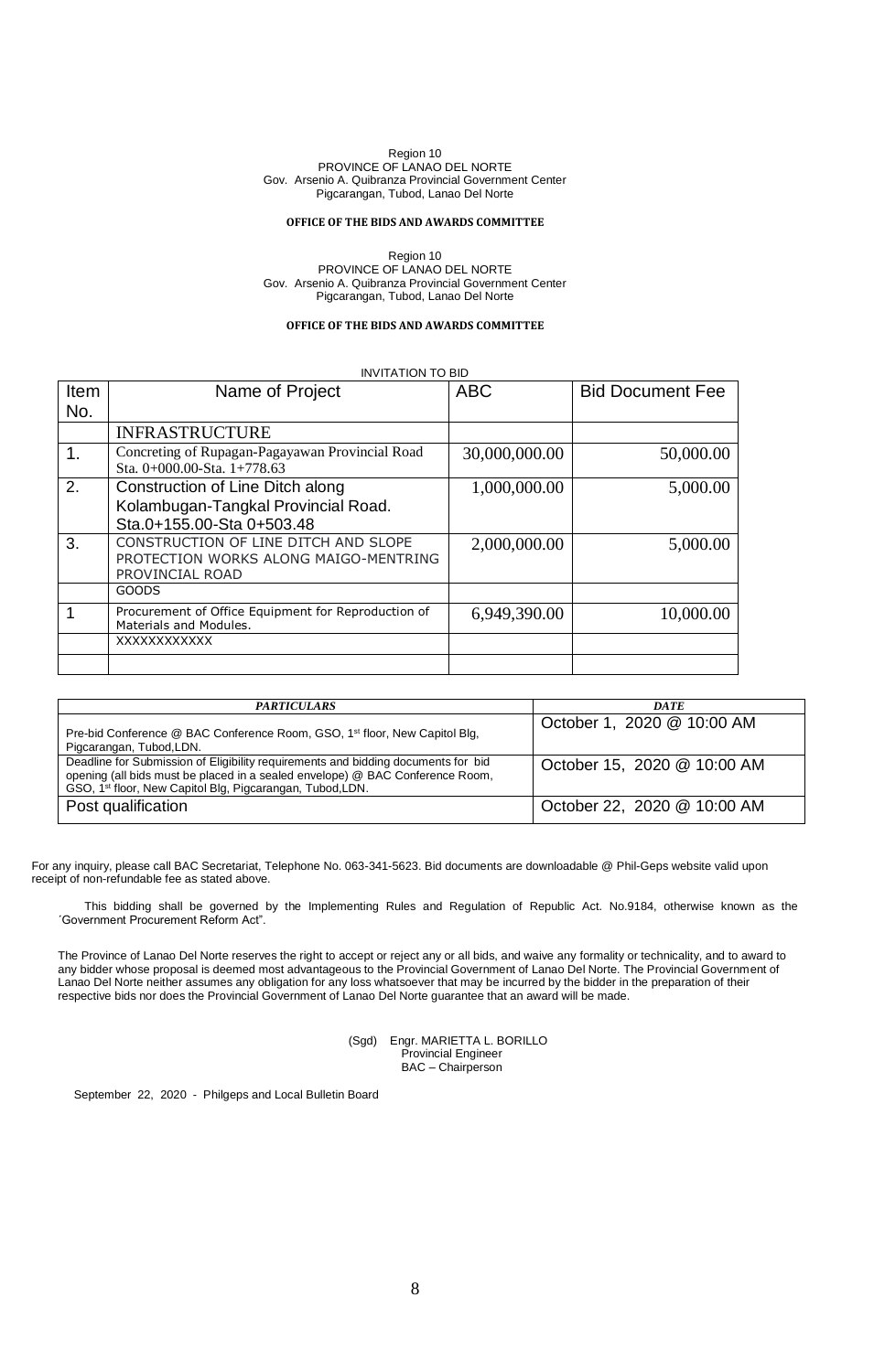#### **OFFICE OF THE BIDS AND AWARDS COMMITTEE**

Region 10 PROVINCE OF LANAO DEL NORTE Gov. Arsenio A. Quibranza Provincial Government Center Pigcarangan, Tubod, Lanao Del Norte

## **OFFICE OF THE BIDS AND AWARDS COMMITTEE**

## INVITATION TO BID

| Item<br>No.    | Name of Project                                                                                                  | <b>ABC</b>   | <b>Bid</b><br>Document | Contract<br>Duration |
|----------------|------------------------------------------------------------------------------------------------------------------|--------------|------------------------|----------------------|
|                |                                                                                                                  |              | Fee                    |                      |
|                | <b>GOODS</b>                                                                                                     |              |                        |                      |
| 1.             | Procurement of various Intravenous Fluids for 6<br>Provincial Hospitals for 2nd sem 2020                         | 2,262,970.60 | 5,000.00               | 30CD                 |
| 2.             | Procurement of various Dental, Laboratory and<br>Medical Supplies for 6 Provincial Hospitals for<br>2nd sem 2020 | 8,536,964.00 | 10,000.00              | 30 CD                |
| 3.             | Procurement of various Drugs and Medicines for<br>6 Provincial Hospitals for 2nd sem 2020                        | 7,242,641.65 | 10,000.00              | 30CD                 |
|                | <b>INFRASTRUCTURE</b>                                                                                            |              |                        |                      |
| $\overline{1}$ | Construction of Covered pathway with access<br>railings at LNPH                                                  | 934,526.00   | 5,000.00               | 30CD                 |
| $\overline{2}$ | Construction of Expansion of OB-Gyne Ward at<br>LNPH                                                             | 500,000.00   | 5,000.00               | 30 CD                |
| $\overline{3}$ | Construction of Covered Pathway with Access<br>Railings at Balo-I Provincial Hospital                            | 558,528.00   | 5,000.00               | 30CD                 |
| $\overline{4}$ | Construction of Perimeter Fence and Fire Exit<br>Stair of Woman and Children Center.                             | 1,348,492.59 | 5,000.00               |                      |
|                | XXXXXXXXXXX                                                                                                      |              |                        |                      |
|                |                                                                                                                  |              |                        |                      |

| <b>PARTICULARS</b>                                                                                                                                                                                                                          | <b>DATE</b>                   |
|---------------------------------------------------------------------------------------------------------------------------------------------------------------------------------------------------------------------------------------------|-------------------------------|
| Pre-bid Conference @ BAC Conference Room, GSO, 1 <sup>st</sup> floor, New Capitol Blg,<br>Pigcarangan, Tubod, LDN.                                                                                                                          | September 24, 2020 @ 10:00 AM |
| Deadline for Submission of Eligibility requirements and bidding documents for bid<br>opening (all bids must be placed in a sealed envelope) @ BAC Conference Room,<br>GSO, 1 <sup>st</sup> floor, New Capitol Blg, Pigcarangan, Tubod, LDN. | October 8, 2020 @ 10:00 AM    |
| Post qualification                                                                                                                                                                                                                          | October 15, 2020 @ 10:00 AM   |

For any inquiry, please call BAC Secretariat, Telephone No. 063-341-5623. Bid documents are downloadable @ Phil-Geps website valid upon receipt of non-refundable fee as stated above.

This bidding shall be governed by the Implementing Rules and Regulation of Republic Act. No.9184, otherwise known as the ´Government Procurement Reform Act".

The Province of Lanao Del Norte reserves the right to accept or reject any or all bids, and waive any formality or technicality, and to award to any bidder whose proposal is deemed most advantageous to the Provincial Government of Lanao Del Norte. The Provincial Government of Lanao Del Norte neither assumes any obligation for any loss whatsoever that may be incurred by the bidder in the preparation of their respective bids nor does the Provincial Government of Lanao Del Norte guarantee that an award will be made.

#### (Sgd) Engr. MARIETTA L. BORILLO Provincial Engineer BAC – Chairperson

September 16, 2020 - Philgeps and Local Bulletin Board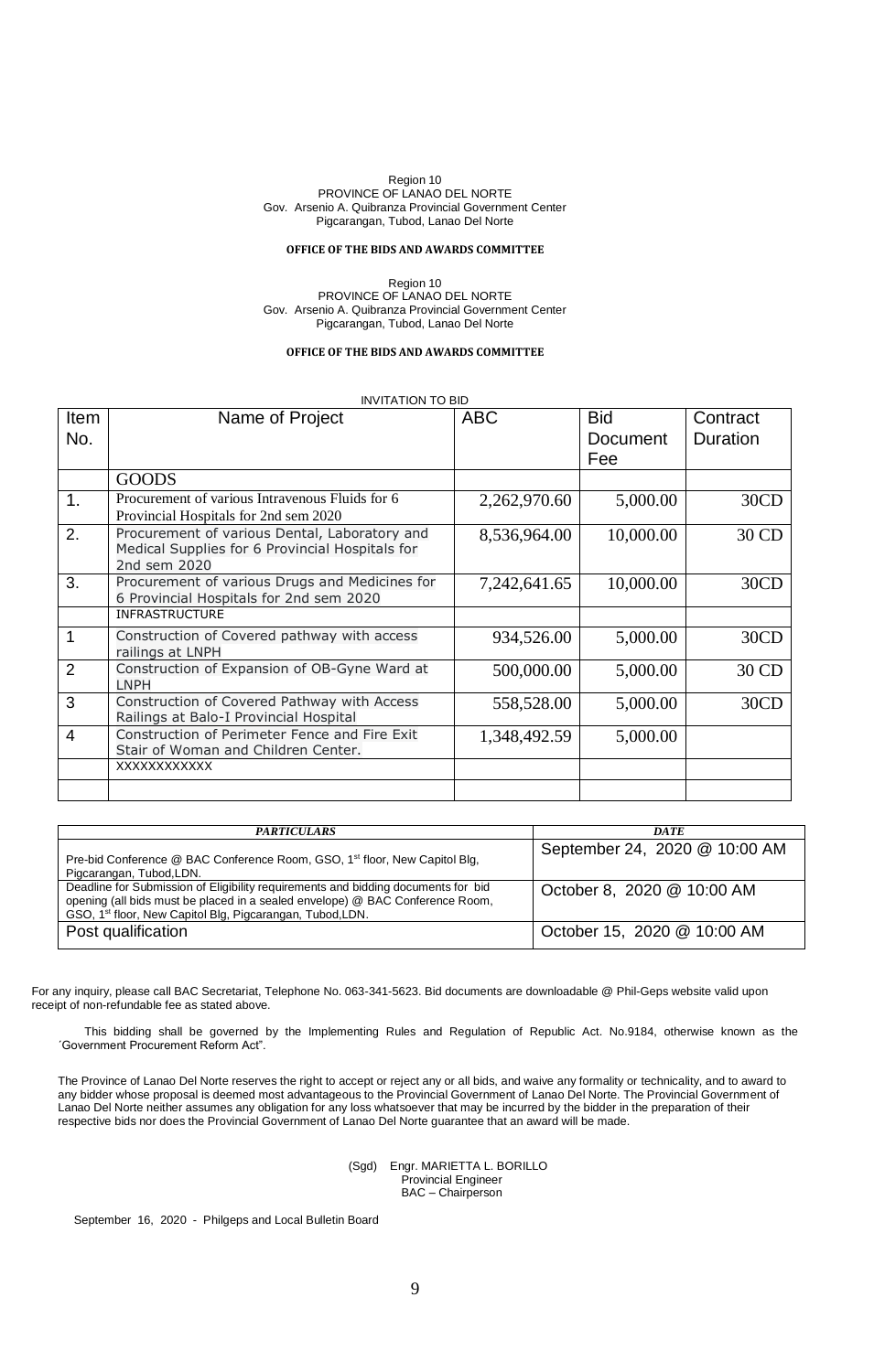## **OFFICE OF THE BIDS AND AWARDS COMMITTEE**

Region 10 PROVINCE OF LANAO DEL NORTE Gov. Arsenio A. Quibranza Provincial Government Center Pigcarangan, Tubod, Lanao Del Norte

#### **OFFICE OF THE BIDS AND AWARDS COMMITTEE**

|                | <b>INVITATION TO BID</b>                                                                                  |              |                               |                      |  |
|----------------|-----------------------------------------------------------------------------------------------------------|--------------|-------------------------------|----------------------|--|
| Item<br>No.    | Name of Project                                                                                           | <b>ABC</b>   | <b>Bid</b><br>Document<br>Fee | Contract<br>Duration |  |
|                | <b>GOODS</b>                                                                                              |              |                               |                      |  |
| 1.             | Procurement of Office Supply for<br>reproduction of materials and modules.                                | 2,834,070.00 | 5,000.00                      | 20 CD                |  |
| 2.             | Procurement of One Unit Brandnew<br>Vehicle for PRMC use.                                                 | 2,000,000.00 | 5,000.00                      | 30CD                 |  |
| 3.             | Procurement of power generator 5KVA for<br>implementation of Basic Education<br>Learning Continuity Plan. | 1,053,000.00 | 5,000.00                      | 30CD                 |  |
| $\overline{4}$ | Procurement of Office Device for<br>reproduction of materials and modules.                                | 1,650,000.00 | 5,000.00                      | 20CD                 |  |

| <b>PARTICULARS</b>                                                                                                                                                                                                                          | <b>DATE</b>                   |
|---------------------------------------------------------------------------------------------------------------------------------------------------------------------------------------------------------------------------------------------|-------------------------------|
| Pre-bid Conference @ BAC Conference Room, GSO, 1 <sup>st</sup> floor, New Capitol Blg,<br>Pigcarangan, Tubod, LDN.                                                                                                                          | September 17, 2020 @ 10:00 AM |
| Deadline for Submission of Eligibility requirements and bidding documents for bid<br>opening (all bids must be placed in a sealed envelope) @ BAC Conference Room,<br>GSO, 1 <sup>st</sup> floor, New Capitol Blg, Pigcarangan, Tubod, LDN. | October 1, 2020 @ 10:00 AM    |
| Post qualification                                                                                                                                                                                                                          | October 8, 2020 @ 10:00 AM    |

For any inquiry, please call BAC Secretariat, Telephone No. 063-341-5623. Bid documents are downloadable @ Phil-Geps website valid upon receipt of non-refundable fee as stated above.

This bidding shall be governed by the Implementing Rules and Regulation of Republic Act. No.9184, otherwise known as the ´Government Procurement Reform Act".

The Province of Lanao Del Norte reserves the right to accept or reject any or all bids, and waive any formality or technicality, and to award to any bidder whose proposal is deemed most advantageous to the Provincial Government of Lanao Del Norte. The Provincial Government of Lanao Del Norte neither assumes any obligation for any loss whatsoever that may be incurred by the bidder in the preparation of their respective bids nor does the Provincial Government of Lanao Del Norte guarantee that an award will be made.

> (Sgd) Engr. MARIETTA L. BORILLO Provincial Engineer BAC – Chairperson

September 8, 2020 - Philgeps and Local Bulletin Board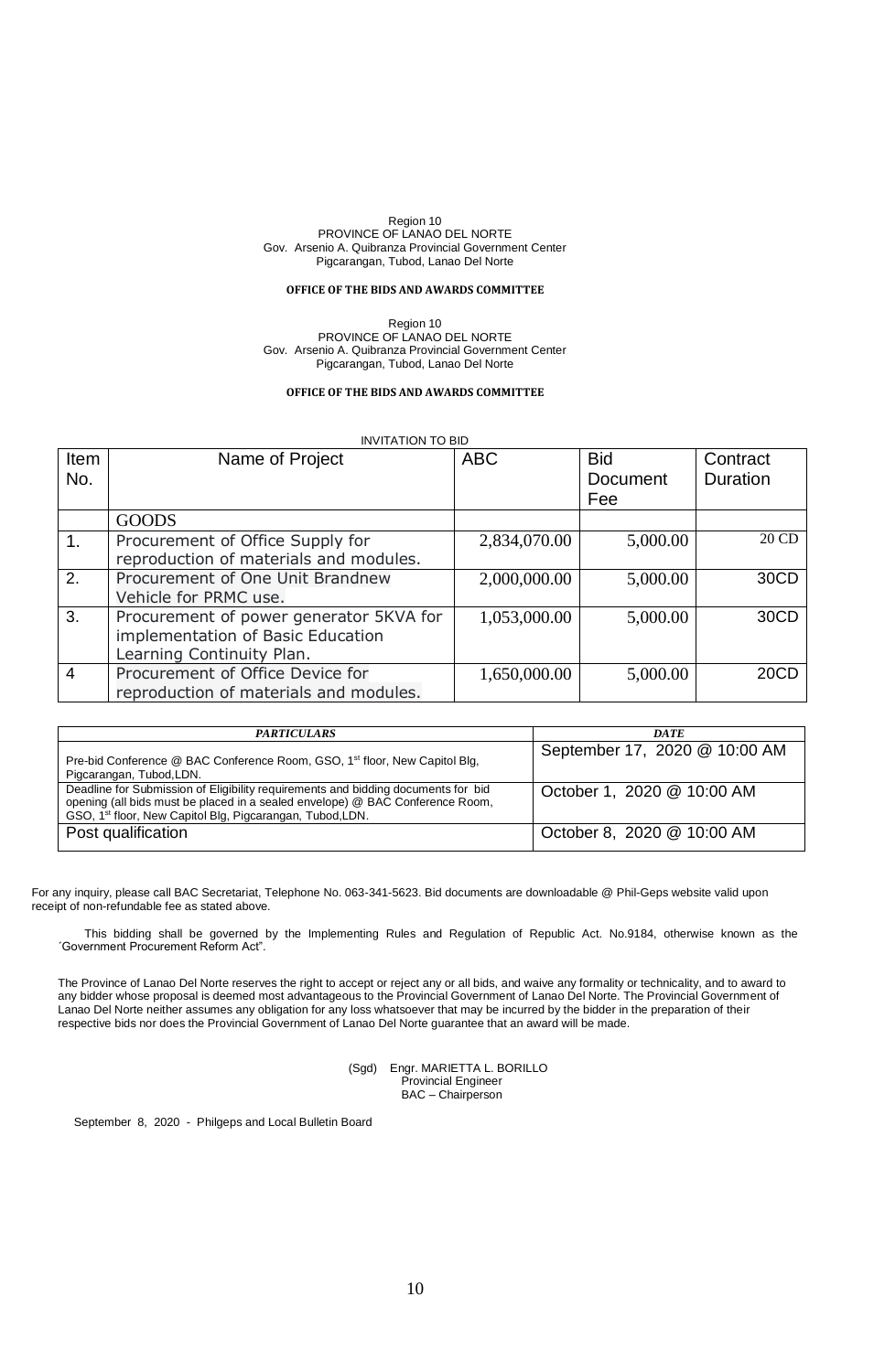### **OFFICE OF THE BIDS AND AWARDS COMMITTEE**

Region 10 PROVINCE OF LANAO DEL NORTE Gov. Arsenio A. Quibranza Provincial Government Center Pigcarangan, Tubod, Lanao Del Norte

## **OFFICE OF THE BIDS AND AWARDS COMMITTEE**

## INVITATION TO BID

| Item<br>No.    | Name of Project                                                                                                                                                                                    | <b>ABC</b>    | <b>Bid</b><br>Document | Contract<br>Duration |
|----------------|----------------------------------------------------------------------------------------------------------------------------------------------------------------------------------------------------|---------------|------------------------|----------------------|
|                |                                                                                                                                                                                                    |               | Fee                    |                      |
|                | <b>INFRA</b>                                                                                                                                                                                       |               |                        |                      |
| 1.             | Concreting of Liangan-Camp I-Mahayahay<br>Provincial Road                                                                                                                                          | 20,000,000.00 | 25,000                 | 140 CD               |
| 2.             | <b>CONCRETING OF RUPAGAN-</b><br>PAGAYAWAN PROVINCIAL ROAD<br>Sta. $1+778.63$ -Sta. $3+770.00$                                                                                                     | 39,393,660    | 50,000                 | 166CD                |
| 3.             | <b>CONCRETING OF MAIGO-MENTRING-</b><br><b>INOMA PROVINCIAL ROAD</b><br>Sta. 5+237.00 - Sta. 6+007.40; Sta. 6+914.24 -<br>Sta. 10+470.00<br>Project Location: Maigo, Lanao del Norte               | 82,000,000.00 | 50,000                 | 203 CD               |
|                | <b>GOODS</b>                                                                                                                                                                                       |               |                        |                      |
| 1.             | Supply and delivery of food pack (3 meals) for Health<br>Personnel's food managing COVID-19 facilities.                                                                                            | 3,000,000.00  | 5,000.00               | 185 CD               |
| 2.             | Procurement of vitamins for distribution to senior<br>citizen of this Province.                                                                                                                    | 11,000,000.00 | 25,000                 | 20CD                 |
| 3.             | Procurement of brandnew vehicle for Disaster<br>Response use.                                                                                                                                      | 2,000,000.00  | 5,000.00               | 30CD                 |
| $\overline{4}$ | Procurement of One (1) unit brandnew 6 wheelers 16ft<br>Heavy Duty Rivetless Aluminum Van use for delivery of<br>various medicines, intravenous fluids and supplies to<br>six provincial hospitals | 3,000,000.00  | 5,000.00               | 30CD                 |

| <b>PARTICULARS</b>                                                                                                                                                                                                                          | <b>DATE</b>                   |
|---------------------------------------------------------------------------------------------------------------------------------------------------------------------------------------------------------------------------------------------|-------------------------------|
| Pre-bid Conference @ BAC Conference Room, GSO, 1 <sup>st</sup> floor, New Capitol Blg,<br>Pigcarangan, Tubod, LDN.                                                                                                                          | August 20, 2020 @ 10:00 AM    |
| Deadline for Submission of Eligibility requirements and bidding documents for bid<br>opening (all bids must be placed in a sealed envelope) @ BAC Conference Room,<br>GSO, 1 <sup>st</sup> floor, New Capitol Blg, Pigcarangan, Tubod, LDN. | September 3, 2020 @ 10:00 AM  |
| Post qualification                                                                                                                                                                                                                          | September 10, 2020 @ 10:00 AM |

For any inquiry, please call BAC Secretariat, Telephone No. 063-341-5623. Bid documents are downloadable @ Phil-Geps website valid upon receipt of non-refundable fee as stated above.

This bidding shall be governed by the Implementing Rules and Regulation of Republic Act. No.9184, otherwise known as the ´Government Procurement Reform Act".

The Province of Lanao Del Norte reserves the right to accept or reject any or all bids, and waive any formality or technicality, and to award to any bidder whose proposal is deemed most advantageous to the Provincial Government of Lanao Del Norte. The Provincial Government of Lanao Del Norte neither assumes any obligation for any loss whatsoever that may be incurred by the bidder in the preparation of their respective bids nor does the Provincial Government of Lanao Del Norte guarantee that an award will be made.

> (Sgd) Engr. MARIETTA L. BORILLO Provincial Engineer BAC – Chairperson

August 7 and 8, 2020 - Philgeps and Local Bulletin Board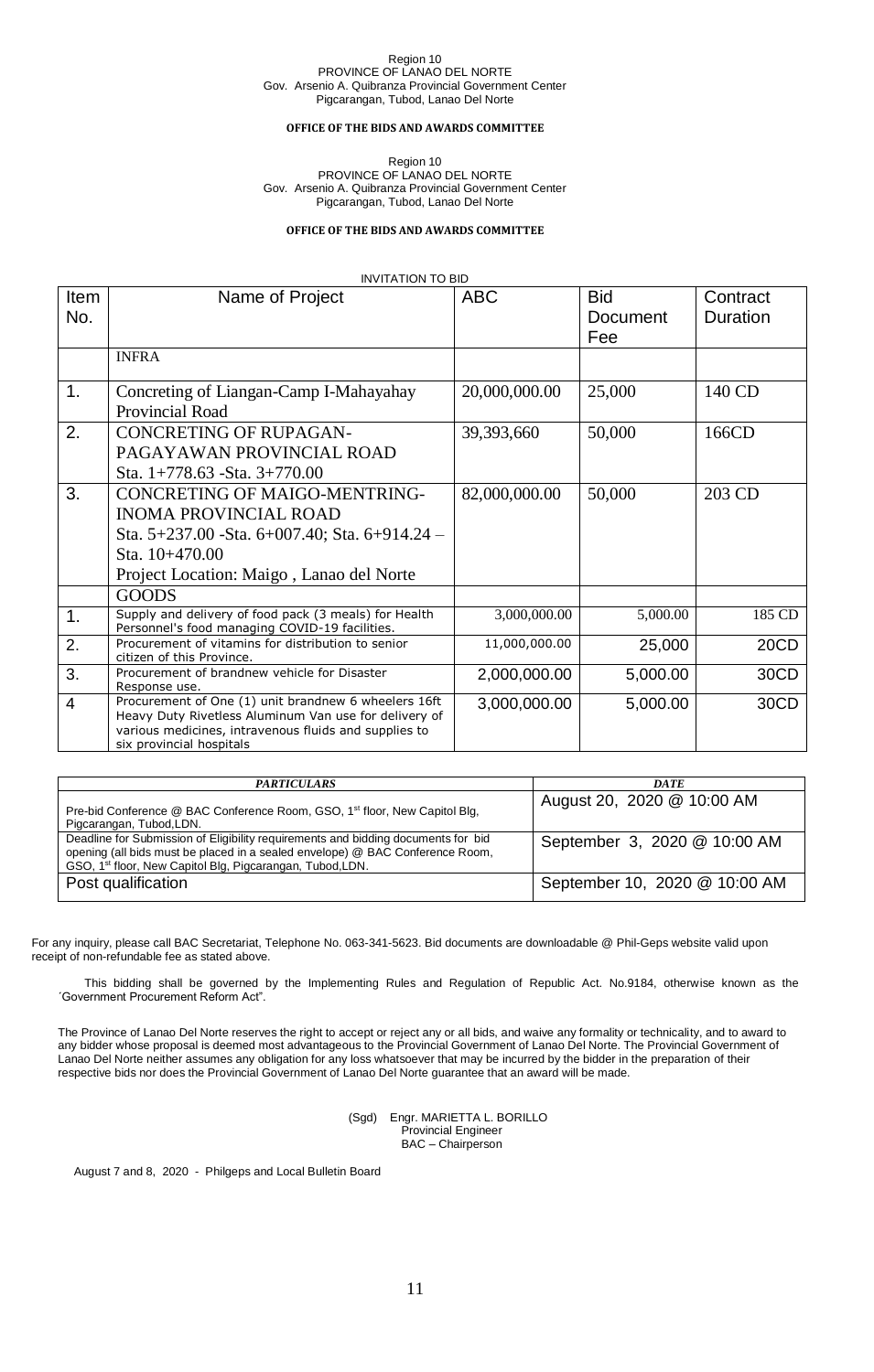## **OFFICE OF THE BIDS AND AWARDS COMMITTEE**

## INVITATION TO BID

| Item | Name of Project                        | <b>ABC</b>   | <b>Bid</b> | Contract |
|------|----------------------------------------|--------------|------------|----------|
| No.  |                                        |              | Document   | Duration |
|      |                                        |              | Fee        |          |
|      | <b>GOODS</b>                           |              |            |          |
|      | SUPPLY, DELIVERY ON SITE,              | 3,000,000.00 | 5,000.00   | 45CD     |
|      | <b>COMMISSIONING AND TESTING OF 20</b> |              |            |          |
|      | UNITS FLOATING TILLER MUDBOAT          |              |            |          |
|      | WITH ENGINE AND COMPLETE SET OF        |              |            |          |
|      | <b>ACCESSORIES FOR FARM</b>            |              |            |          |
|      | MECHANIZATION PROGRAM.                 |              |            |          |
|      | XXXXXXXXXXXX                           |              |            |          |

| <b>PARTICULARS</b>                                                                                                                                                                                                                          | <b>DATE</b>               |
|---------------------------------------------------------------------------------------------------------------------------------------------------------------------------------------------------------------------------------------------|---------------------------|
| Pre-bid Conference @ BAC Conference Room, GSO, 1 <sup>st</sup> floor, New Capitol Blg,<br>Pigcarangan, Tubod, LDN.                                                                                                                          | July 16, 2020 @ 10:00 AM  |
| Deadline for Submission of Eligibility requirements and bidding documents for bid<br>opening (all bids must be placed in a sealed envelope) @ BAC Conference Room,<br>GSO, 1 <sup>st</sup> floor, New Capitol Blg, Pigcarangan, Tubod, LDN. | July 30, 2020 @ 10:00 AM  |
| Post qualification                                                                                                                                                                                                                          | August 6, 2020 @ 10:00 AM |

For any inquiry, please call BAC Secretariat, Telephone No. 063-341-5623. Bid documents are downloadable @ Phil-Geps website valid upon receipt of non-refundable fee as stated above.

This bidding shall be governed by the Implementing Rules and Regulation of Republic Act. No.9184, otherwise known as the ´Government Procurement Reform Act".

The Province of Lanao Del Norte reserves the right to accept or reject any or all bids, and waive any formality or technicality, and to award to any bidder whose proposal is deemed most advantageous to the Provincial Government of Lanao Del Norte. The Provincial Government of Lanao Del Norte neither assumes any obligation for any loss whatsoever that may be incurred by the bidder in the preparation of their respective bids nor does the Provincial Government of Lanao Del Norte guarantee that an award will be made.

> (Sgd) Engr. MARIETTA L. BORILLO Provincial Engineer BAC – Chairperson

July 2 , 2020 - Philgeps and Local Bulletin Board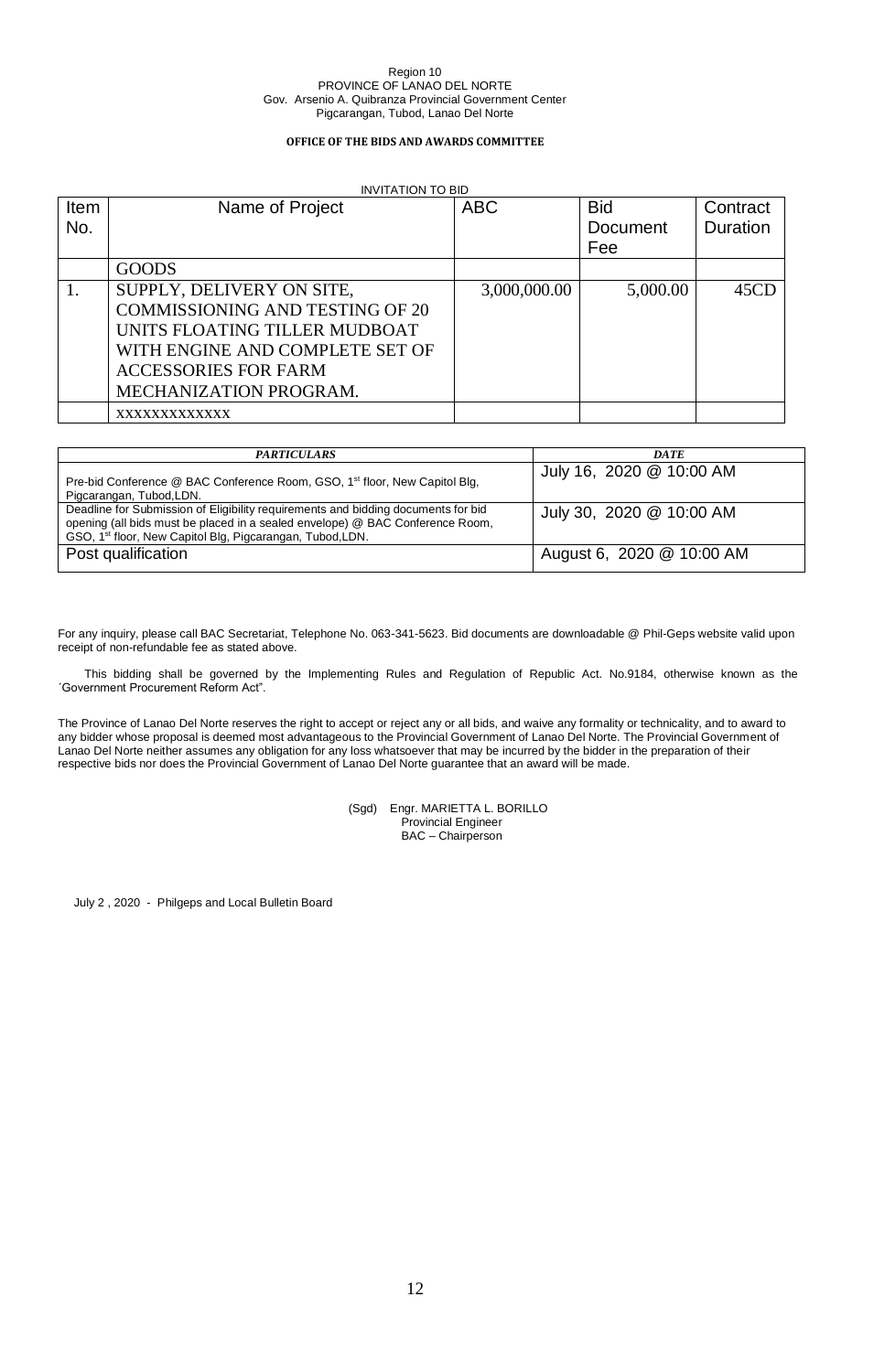## **OFFICE OF THE BIDS AND AWARDS COMMITTEE**

|             | <b>INVITATION TO BID</b>                                                                                                     |               |                        |                             |  |  |
|-------------|------------------------------------------------------------------------------------------------------------------------------|---------------|------------------------|-----------------------------|--|--|
| Item<br>No. | Name of Project                                                                                                              | <b>ABC</b>    | <b>Bid</b><br>Document | Contract<br><b>Duration</b> |  |  |
|             |                                                                                                                              |               | Fee                    |                             |  |  |
|             | <b>INFRA</b>                                                                                                                 |               |                        |                             |  |  |
|             | CONSTRUCTION OF FLOOD CONTROL AND<br>MITIGATION STRUCTURE (BURIASAN BRIDGE OF<br>MALABANG-MASIBAY-MAITOMAIG PROVINCIAL ROAD) | 50,000,000.00 | 50,000.00              | 293 CD                      |  |  |
|             | XXXXXXXXXXXX                                                                                                                 |               |                        |                             |  |  |

| <b>PARTICULARS</b>                                                                                                                                                                                                                          | <b>DATE</b>              |
|---------------------------------------------------------------------------------------------------------------------------------------------------------------------------------------------------------------------------------------------|--------------------------|
| Pre-bid Conference @ BAC Conference Room, GSO, 1 <sup>st</sup> floor, New Capitol Blg,<br>Pigcarangan, Tubod, LDN.                                                                                                                          | July 9, 2020 @ 10:00 AM  |
| Deadline for Submission of Eligibility requirements and bidding documents for bid<br>opening (all bids must be placed in a sealed envelope) @ BAC Conference Room,<br>GSO, 1 <sup>st</sup> floor, New Capitol Blg, Pigcarangan, Tubod, LDN. | July 23, 2020 @ 10:00 AM |
| Post qualification                                                                                                                                                                                                                          | July 30, 2020 @ 10:00 AM |

For any inquiry, please call BAC Secretariat, Telephone No. 063-341-5623. Bid documents are downloadable @ Phil-Geps website valid upon receipt of non-refundable fee as stated above.

This bidding shall be governed by the Implementing Rules and Regulation of Republic Act. No.9184, otherwise known as the ´Government Procurement Reform Act".

The Province of Lanao Del Norte reserves the right to accept or reject any or all bids, and waive any formality or technicality, and to award to any bidder whose proposal is deemed most advantageous to the Provincial Government of Lanao Del Norte. The Provincial Government of Lanao Del Norte neither assumes any obligation for any loss whatsoever that may be incurred by the bidder in the preparation of their respective bids nor does the Provincial Government of Lanao Del Norte guarantee that an award will be made.

> (Sgd) Engr. MARIETTA L. BORILLO Provincial Engineer BAC – Chairperson

June 30, 2020 - Philgeps and Local Bulletin Board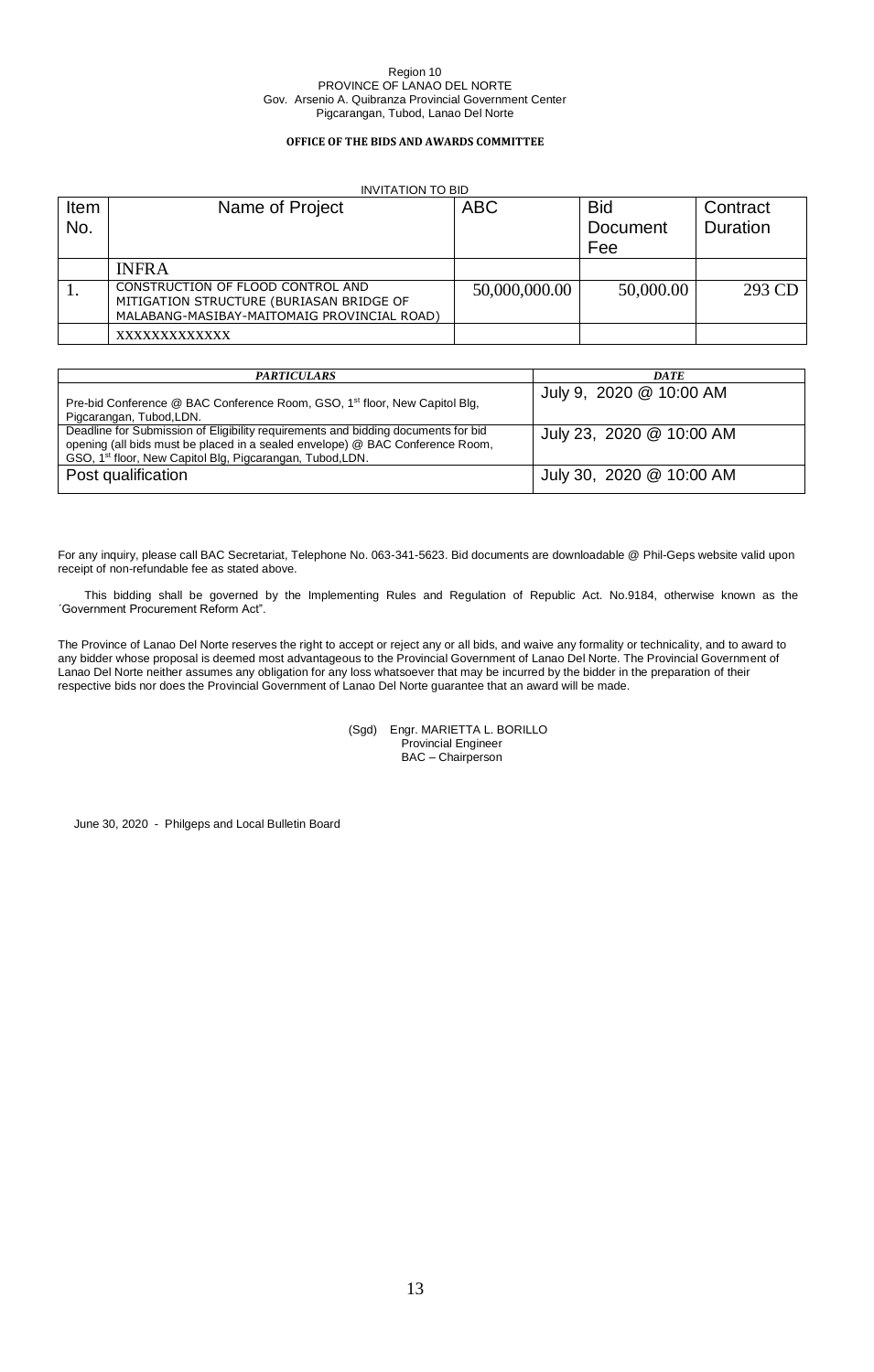## **OFFICE OF THE BIDS AND AWARDS COMMITTEE**

|                  | <b>INVITATION TO BID</b>                                                     |                 |                 |                 |
|------------------|------------------------------------------------------------------------------|-----------------|-----------------|-----------------|
| <b>Item</b>      | Name of Project                                                              | <b>ABC</b>      | <b>Bid</b>      | Contract        |
| No.              |                                                                              |                 | <b>Document</b> | <b>Duration</b> |
|                  |                                                                              |                 | Fee             |                 |
|                  | <b>GOODS</b>                                                                 |                 |                 |                 |
| 1.               | Supply and delivery of Diesel Fuel for various                               | 700,000.00      | 5,000.00        | 60 CD           |
|                  | service vehicles and equipment use during<br>covid-19 Mitigation activities. |                 |                 |                 |
|                  | <b>INFRA</b>                                                                 |                 |                 |                 |
| 1.               | Installation Of Pavement Blocks, Painting Of                                 | 1,137,437.31    | 5,000.00        | 60 CD           |
|                  | Curb At Amphitheater And Drywall Partitions                                  |                 |                 |                 |
|                  | At The Archive Room In The Provincial                                        |                 |                 |                 |
|                  | Capitol Building                                                             |                 |                 |                 |
| 2.               | <b>Construction of MCC-HOTEL</b>                                             | 5, 038, 142. 11 | 10,000.00       | 240 CD          |
|                  | <b>WAREHOUSE BUILDING</b>                                                    |                 |                 |                 |
| 3.               | Concreting of Maigo-Mentring-Inoma                                           | 20,000,000.00   | 25,000.00       | 188 cd          |
|                  | Provincial Road Sta. 10+470.00 - sta.                                        |                 |                 |                 |
|                  | $11+485.00$                                                                  |                 |                 |                 |
| $\overline{4}$ . | Concreting of Kawit-Paiton-Inudaran-                                         | 20,000,000.00   | 25,000.00       | 140CD           |
|                  | Delabayan Provincial Road                                                    |                 |                 |                 |
|                  | sta. $6+345.00$ - sta. $7+430.00$                                            |                 |                 |                 |
|                  |                                                                              |                 |                 |                 |

| <b>PARTICULARS</b>                                                                                                                                                                                                                          | <b>DATE</b>              |
|---------------------------------------------------------------------------------------------------------------------------------------------------------------------------------------------------------------------------------------------|--------------------------|
| Pre-bid Conference @ BAC Conference Room, GSO, 1 <sup>st</sup> floor, New Capitol Blg,<br>Pigcarangan, Tubod, LDN.                                                                                                                          | July 9, 2020 @ 10:00 AM  |
| Deadline for Submission of Eligibility requirements and bidding documents for bid<br>opening (all bids must be placed in a sealed envelope) @ BAC Conference Room,<br>GSO, 1 <sup>st</sup> floor, New Capitol Blg, Pigcarangan, Tubod, LDN. | July 23, 2020 @ 10:00 AM |
| Post qualification                                                                                                                                                                                                                          | July 30, 2020 @ 10:00 AM |

For any inquiry, please call BAC Secretariat, Telephone No. 063-341-5623. Bid documents are downloadable @ Phil-Geps website valid upon receipt of non-refundable fee as stated above.

This bidding shall be governed by the Implementing Rules and Regulation of Republic Act. No.9184, otherwise known as the ´Government Procurement Reform Act".

The Province of Lanao Del Norte reserves the right to accept or reject any or all bids, and waive any formality or technicality, and to award to any bidder whose proposal is deemed most advantageous to the Provincial Government of Lanao Del Norte. The Provincial Government of Lanao Del Norte neither assumes any obligation for any loss whatsoever that may be incurred by the bidder in the preparation of their respective bids nor does the Provincial Government of Lanao Del Norte guarantee that an award will be made.

> (Sgd) Engr. MARIETTA L. BORILLO Provincial Engineer BAC – Chairperson

June 26, 2020 - Philgeps and Local Bulletin Board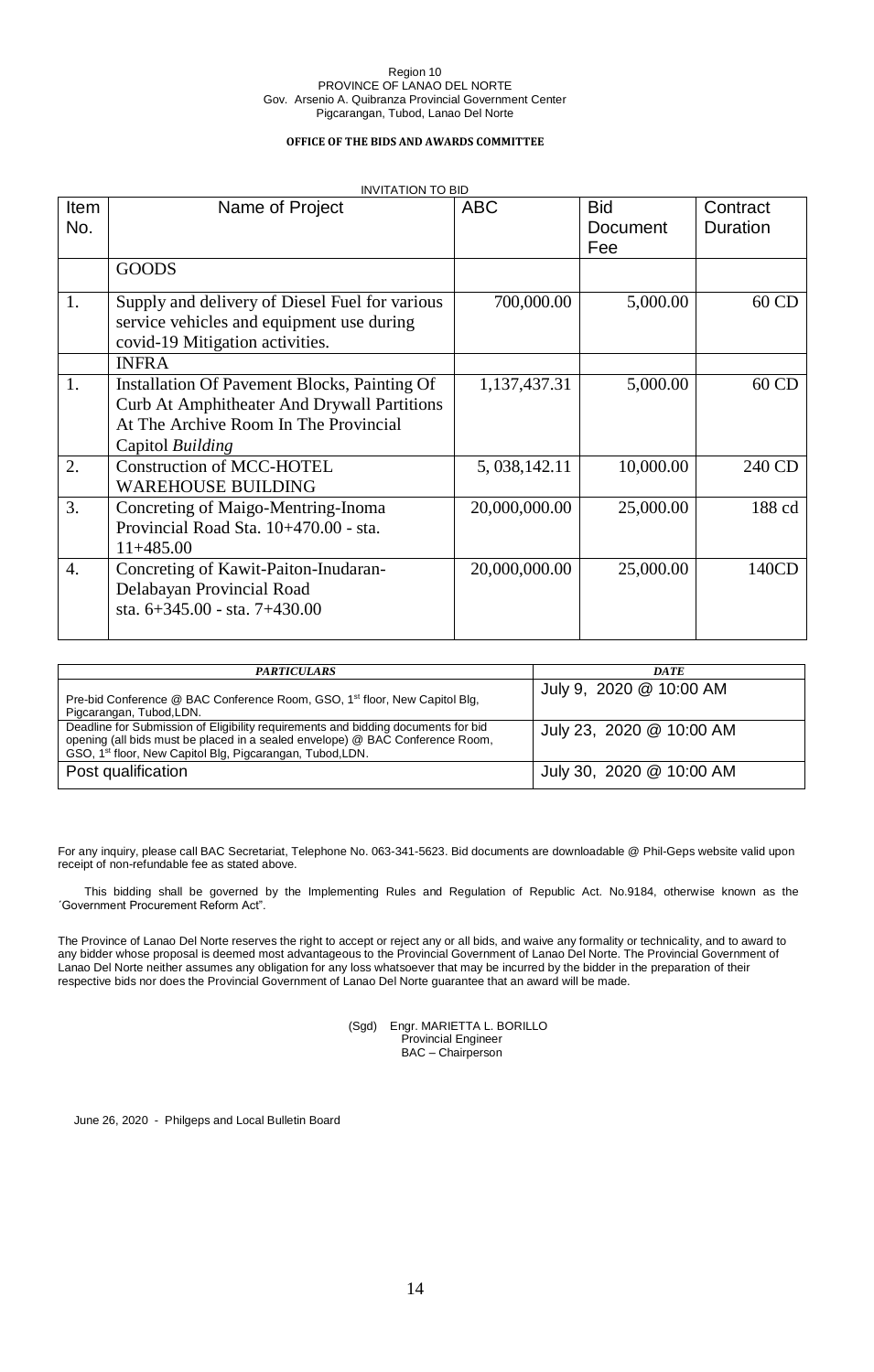#### **OFFICE OF THE BIDS AND AWARDS COMMITTEE**

|      | <b>INVITATION TO BID</b>                                                                                                      |              |            |          |  |
|------|-------------------------------------------------------------------------------------------------------------------------------|--------------|------------|----------|--|
| Item | Name of Project                                                                                                               | <b>ABC</b>   | <b>Bid</b> | Contract |  |
| No.  |                                                                                                                               |              | Document   | Duration |  |
|      |                                                                                                                               |              | Fee        |          |  |
|      | <b>GOODS</b>                                                                                                                  |              |            |          |  |
| 1.   | Purchase of One (1) 150 KVA 120 KW, 220/240<br>Voltage, 60Hz, three phase Sound proof GENERATOR<br>SET for Isolation Facility | 1,850,000.00 | 5,000.00   | 45 CD    |  |
|      | XXXXXX                                                                                                                        |              |            |          |  |
|      |                                                                                                                               |              |            |          |  |
|      |                                                                                                                               |              |            |          |  |

| <b>PARTICULARS</b>                                                                                                                                                                                                                          | <b>DATE</b>              |
|---------------------------------------------------------------------------------------------------------------------------------------------------------------------------------------------------------------------------------------------|--------------------------|
| Pre-bid Conference @ BAC Conference Room, GSO, 1 <sup>st</sup> floor, New Capitol Blg,<br>Pigcarangan, Tubod, LDN.                                                                                                                          | June 18, 2020 @ 10:00 AM |
| Deadline for Submission of Eligibility requirements and bidding documents for bid<br>opening (all bids must be placed in a sealed envelope) @ BAC Conference Room,<br>GSO, 1 <sup>st</sup> floor, New Capitol Blg, Pigcarangan, Tubod, LDN. | July 2, 2020 @ 10:00 AM  |
| Post qualification                                                                                                                                                                                                                          | July 9, 2020 @ 10:00 AM  |

For any inquiry, please call BAC Secretariat, Telephone No. 063-341-5623. Bid documents are downloadable @ Phil-Geps website valid upon receipt of non-refundable fee as stated above.

This bidding shall be governed by the Implementing Rules and Regulation of Republic Act. No.9184, otherwise known as the ´Government Procurement Reform Act".

The Province of Lanao Del Norte reserves the right to accept or reject any or all bids, and waive any formality or technicality, and to award to any bidder whose proposal is deemed most advantageous to the Provincial Government of Lanao Del Norte. The Provincial Government of Lanao Del Norte neither assumes any obligation for any loss whatsoever that may be incurred by the bidder in the preparation of their respective bids nor does the Provincial Government of Lanao Del Norte guarantee that an award will be made.

> (Sgd) Engr. MARIETTA L. BORILLO Provincial Engineer BAC – Chairperson

June 5 , 2020 - Philgeps and Local Bulletin Board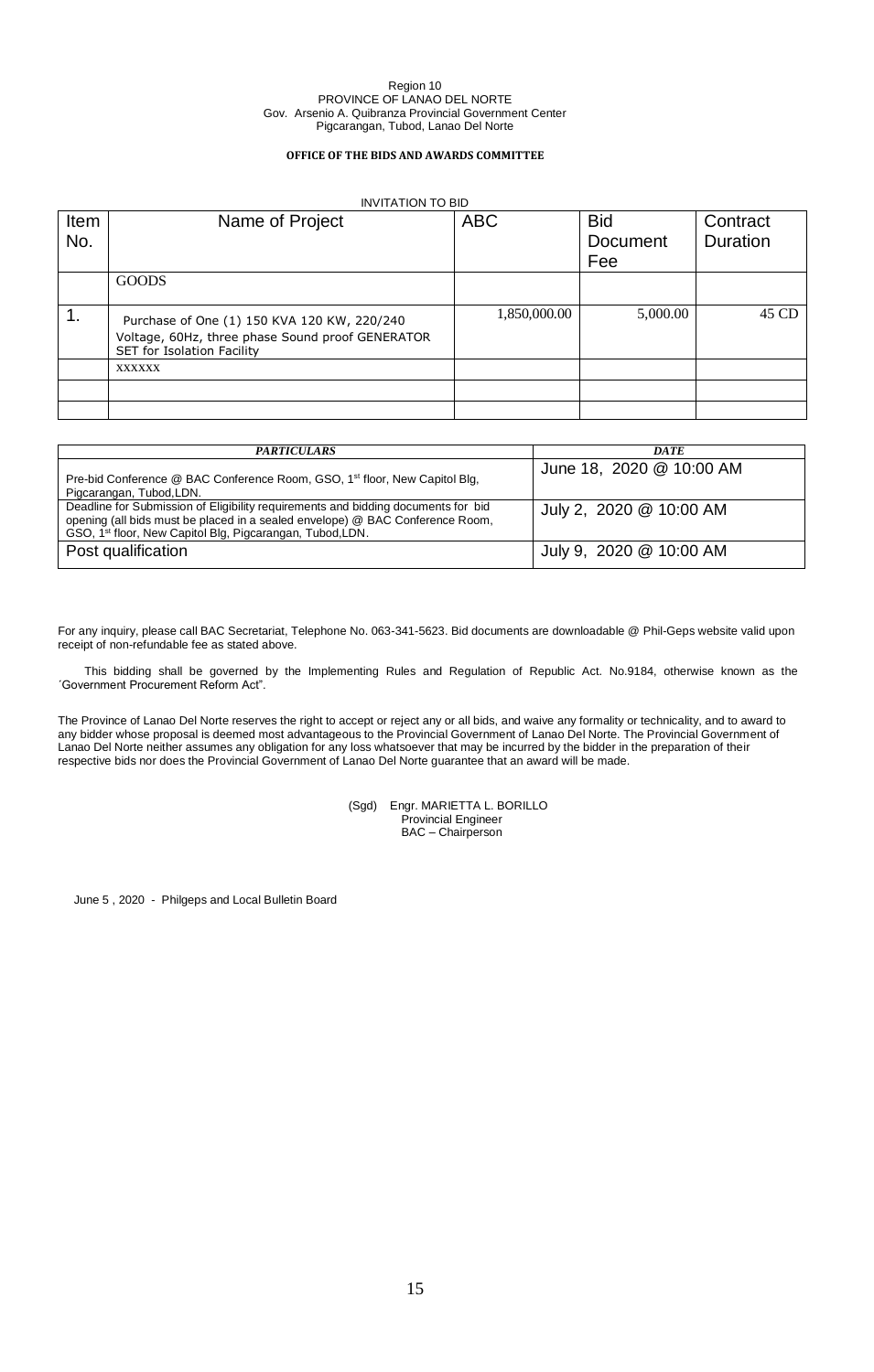## **OFFICE OF THE BIDS AND AWARDS COMMITTEE**

|      | <b>INVITATION TO BID</b>                                                |              |            |                 |  |
|------|-------------------------------------------------------------------------|--------------|------------|-----------------|--|
| Item | Name of Project                                                         | <b>ABC</b>   | <b>Bid</b> | Contract        |  |
| No.  |                                                                         |              | Document   | <b>Duration</b> |  |
|      |                                                                         |              | Fee        |                 |  |
|      | <b>GOODS</b>                                                            |              |            |                 |  |
|      |                                                                         |              |            |                 |  |
| 1.   | Supply, delivery and Commissioning of ONE (1) Unit                      | 1,900,000.00 | 5,000.00   | 45              |  |
|      | Corn Picker Harvester for Provincial Corn Service                       |              |            |                 |  |
|      | Center @ MIRAIC.                                                        |              |            |                 |  |
| 2.   | Procurement of One (1) unit service vehicle for PVO<br>field operation. | 1,070,000.00 | 5,000.00   | 30              |  |
|      |                                                                         |              |            |                 |  |
|      |                                                                         |              |            |                 |  |

| <b>PARTICULARS</b>                                                                                                                                                                                                                          | <b>DATE</b>              |
|---------------------------------------------------------------------------------------------------------------------------------------------------------------------------------------------------------------------------------------------|--------------------------|
| Pre-bid Conference @ BAC Conference Room, GSO, 1 <sup>st</sup> floor, New Capitol Blg,<br>Pigcarangan, Tubod, LDN.                                                                                                                          | June 11, 2020 @ 10:00 AM |
| Deadline for Submission of Eligibility requirements and bidding documents for bid<br>opening (all bids must be placed in a sealed envelope) @ BAC Conference Room,<br>GSO, 1 <sup>st</sup> floor, New Capitol Blg, Pigcarangan, Tubod, LDN. | June 25, 2020 @ 10:00 AM |
| Post qualification                                                                                                                                                                                                                          | July 2, 2020 @ 10:00 AM  |

For any inquiry, please call BAC Secretariat, Telephone No. 063-341-5623. Bid documents are downloadable @ Phil-Geps website valid upon receipt of non-refundable fee as stated above.

This bidding shall be governed by the Implementing Rules and Regulation of Republic Act. No.9184, otherwise known as the ´Government Procurement Reform Act".

The Province of Lanao Del Norte reserves the right to accept or reject any or all bids, and waive any formality or technicality, and to award to any bidder whose proposal is deemed most advantageous to the Provincial Government of Lanao Del Norte. The Provincial Government of Lanao Del Norte neither assumes any obligation for any loss whatsoever that may be incurred by the bidder in the preparation of their respective bids nor does the Provincial Government of Lanao Del Norte guarantee that an award will be made.

> (Sgd) Engr. MARIETTA L. BORILLO Provincial Engineer BAC – Chairperson

June 3 , 2020 - Philgeps and Local Bulletin Board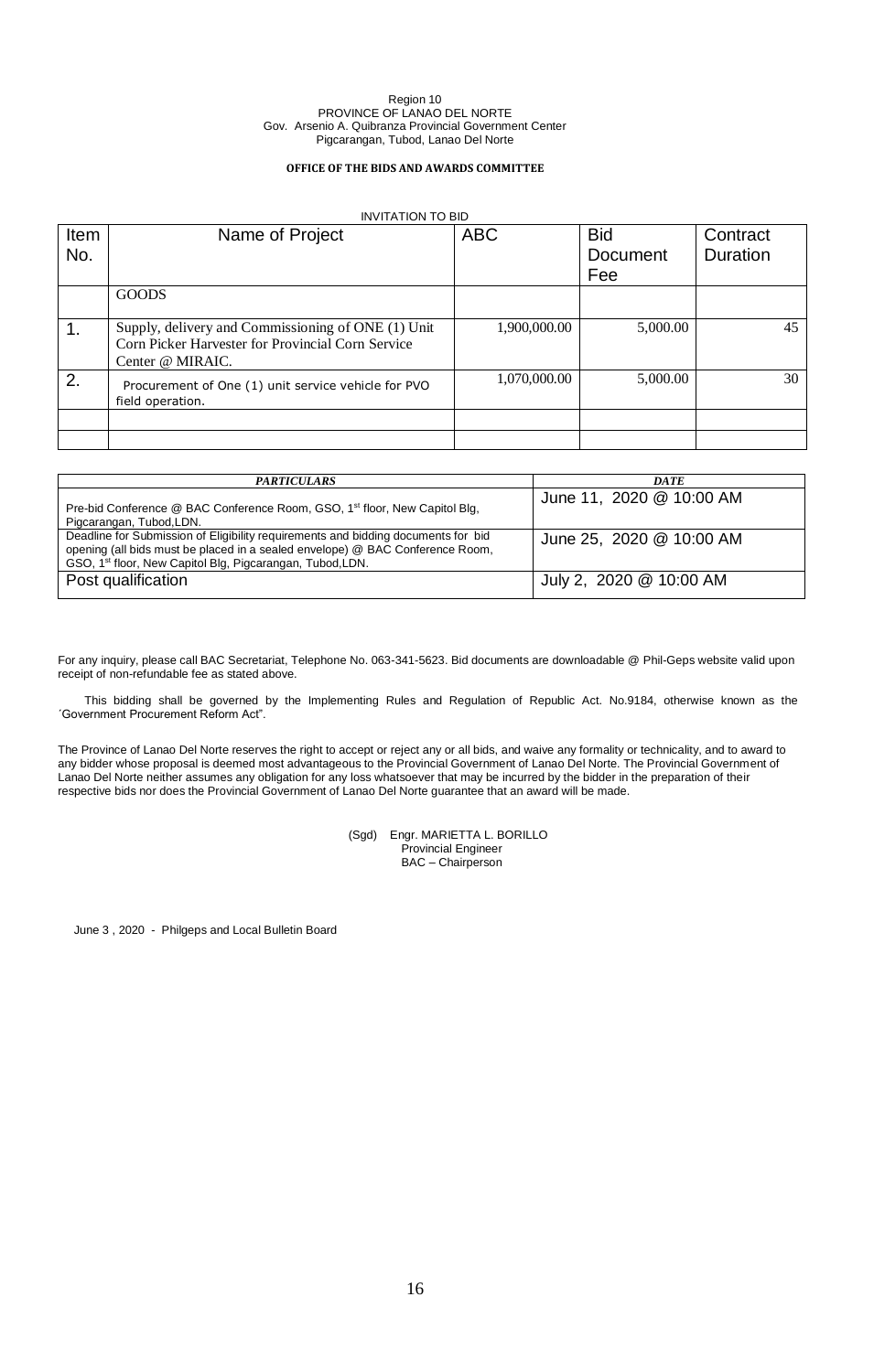# **OFFICE OF THE BIDS AND AWARDS COMMITTEE**

# NOTICE FOR NEGOTIATED PROCUREMENT (EMERGENCY PROCUREMENT)

| Item<br>No. | Name of Project                                                                                                                   | <b>ABC</b>    |
|-------------|-----------------------------------------------------------------------------------------------------------------------------------|---------------|
|             | <b>GOODS</b>                                                                                                                      |               |
|             | Procurement of RT PCR Machine and various laboratory equipment<br>and supplies for establishment of sub laboratory testing center | 19,950,800.00 |
| 2.          | Procurement of Air Conditioner 2.5 Hp for covid laboratory center.                                                                | 368,000.00    |
|             | XXXXXXXXXXX                                                                                                                       |               |
|             |                                                                                                                                   |               |
|             |                                                                                                                                   |               |

For any inquiry, please call Provincial General Services Office, Telephone No. 063-341-5623.

The Province of Lanao Del Norte reserves the right to accept or reject any or all bids, and waive any formality or technicality, and to award to any bidder whose proposal is deemed most advantageous to the Provincial Government of Lanao Del Norte. The Provincial Government of Lanao Del Norte neither assumes any obligation for any loss whatsoever that may be incurred by the bidder in the preparation of their respective bids nor does the Provincial Government of Lanao Del Norte guarantee that an award will be made.

> (Sgd) SIMEON P. FAMA, Jr. Acting PGSO

May 28, 2020 - PGLDN Website Local Bulletin Board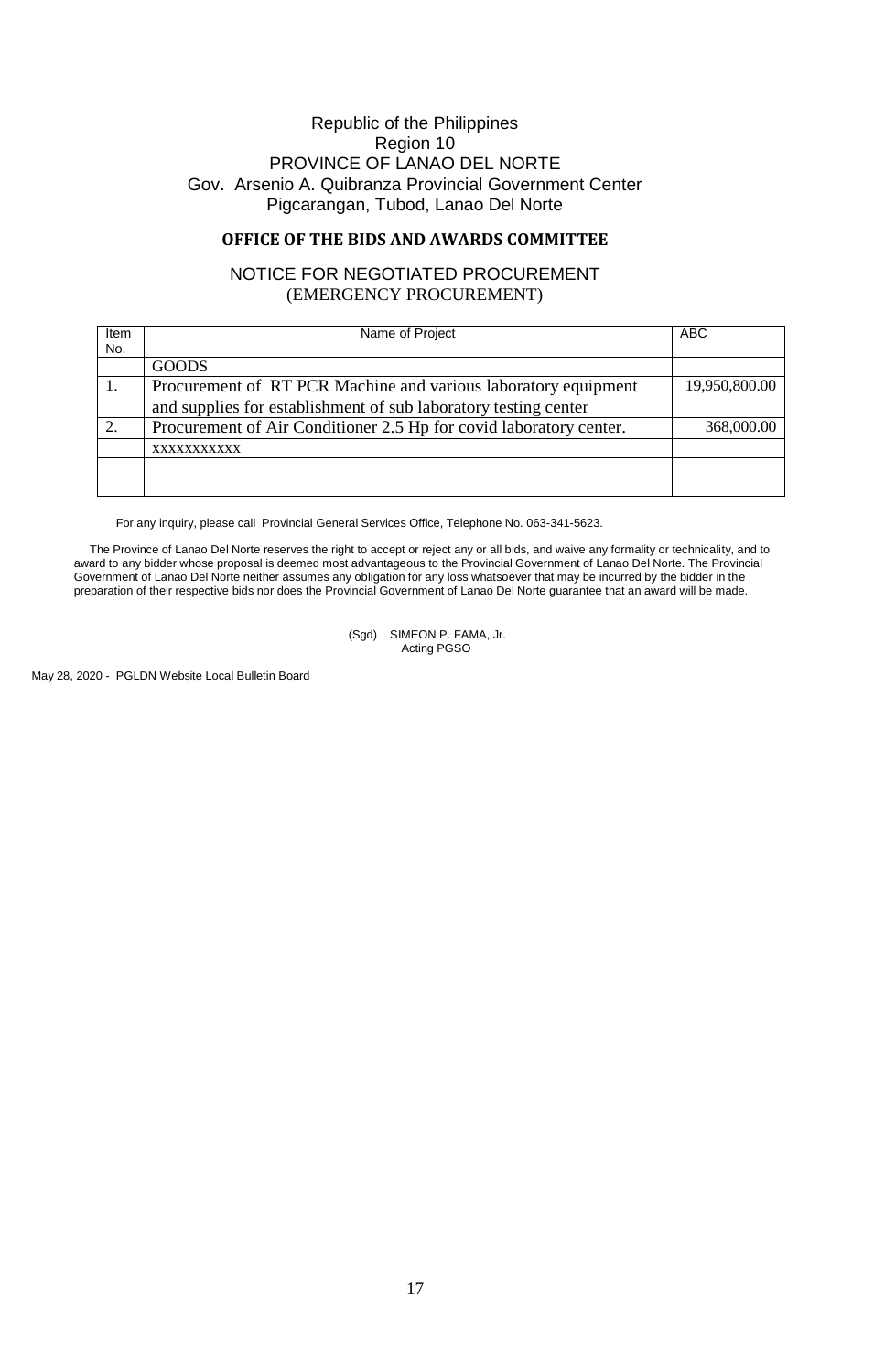# **OFFICE OF THE BIDS AND AWARDS COMMITTEE**

# NOTICE FOR NEGOTIATED PROCUREMENT (EMERGENCY PROCUREMENT)

| Item | Name of Project                                                           | <b>ABC</b>   |
|------|---------------------------------------------------------------------------|--------------|
| No.  |                                                                           |              |
|      | <b>GOODS</b>                                                              |              |
| 1.   | Procurement of various drugs and medicines for Lanao Norte Covid-19       | 1,877,050.00 |
|      | Isolation Facility. (PR # 0989)                                           |              |
| 2.   | Procurement of Pass box and magnehelic gauge for sub laboratory testing   | 917,000.00   |
|      | center. (PR# 0996)                                                        |              |
| 3.   | Procurement of various medical and laboratory supplies for sub laboratory | 3,526,755.00 |
|      | testing center. $(PR# 0990)$                                              |              |
|      | Infra:                                                                    |              |
|      | Renovation of Laboratory (Old kapatagan Hospital)                         | 5,000,000.00 |
|      |                                                                           |              |

For any inquiry, please call Provincial General Services Office, Telephone No. 063-341-5623.

The Province of Lanao Del Norte reserves the right to accept or reject any or all bids, and waive any formality or technicality, and to award to any bidder whose proposal is deemed most advantageous to the Provincial Government of Lanao Del Norte. The Provincial Government of Lanao Del Norte neither assumes any obligation for any loss whatsoever that may be incurred by the bidder in the preparation of their respective bids nor does the Provincial Government of Lanao Del Norte guarantee that an award will be made.

> (Sgd) SIMEON P. FAMA, Jr. Acting PGSO

May 20, 2020 - PGLDN Website Local Bulletin Board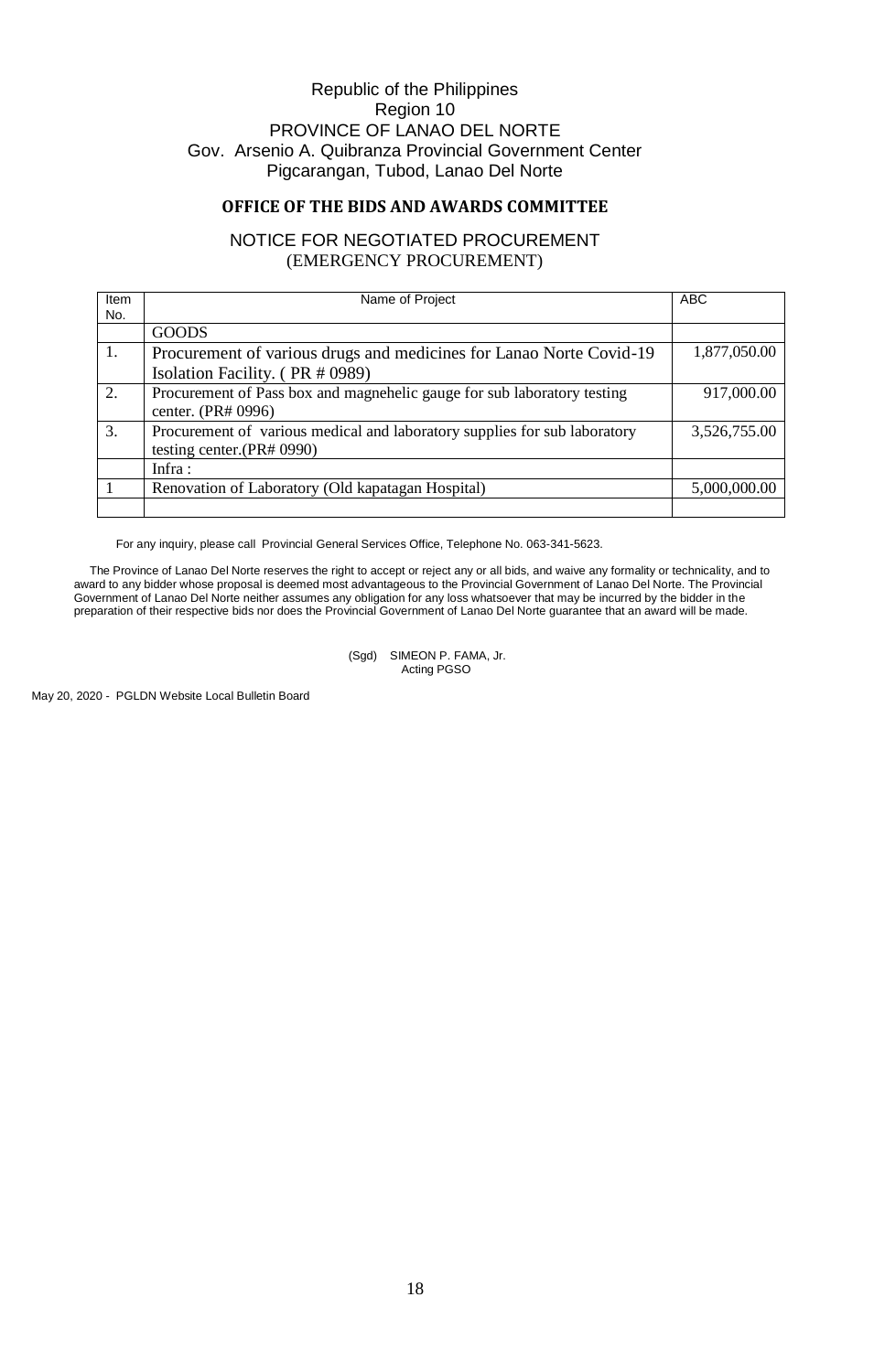## **OFFICE OF THE BIDS AND AWARDS COMMITTEE**

# NOTICE FOR NEGOTIATED PROCUREMENT (EMERGENCY PROCUREMENT)

| Item<br>No. | Name of Project                                                        | <b>ABC</b>   |
|-------------|------------------------------------------------------------------------|--------------|
|             | <b>GOODS</b>                                                           |              |
|             | Procurement of various medicines for Lanao Norte Covid-19 Isolation    | 1,636,000.00 |
|             | Facility. $(PR \# 0913)$                                               |              |
| 2.          | Procurement of various laboratory supplies for continuing operation of | 843,475.00   |
|             | PGLDN covid-19 isolation facility. (PR# 0916- dispo gown)              |              |
| 3.          | Procurement of various laboratory supplies for sub laboratory testing  | 102,000.00   |
|             | center. $(PR# 0911)$                                                   |              |
|             | XXXXXXXXXXX                                                            |              |

For any inquiry, please call Provincial General Services Office, Telephone No. 063-341-5623.

The Province of Lanao Del Norte reserves the right to accept or reject any or all bids, and waive any formality or technicality, and to award to any bidder whose proposal is deemed most advantageous to the Provincial Government of Lanao Del Norte. The Provincial Government of Lanao Del Norte neither assumes any obligation for any loss whatsoever that may be incurred by the bidder in the preparation of their respective bids nor does the Provincial Government of Lanao Del Norte guarantee that an award will be made.

> (Sgd) SIMEON P. FAMA, Jr. Acting PGSO

May 11, 2020 - PGLDN Website Local Bulletin Board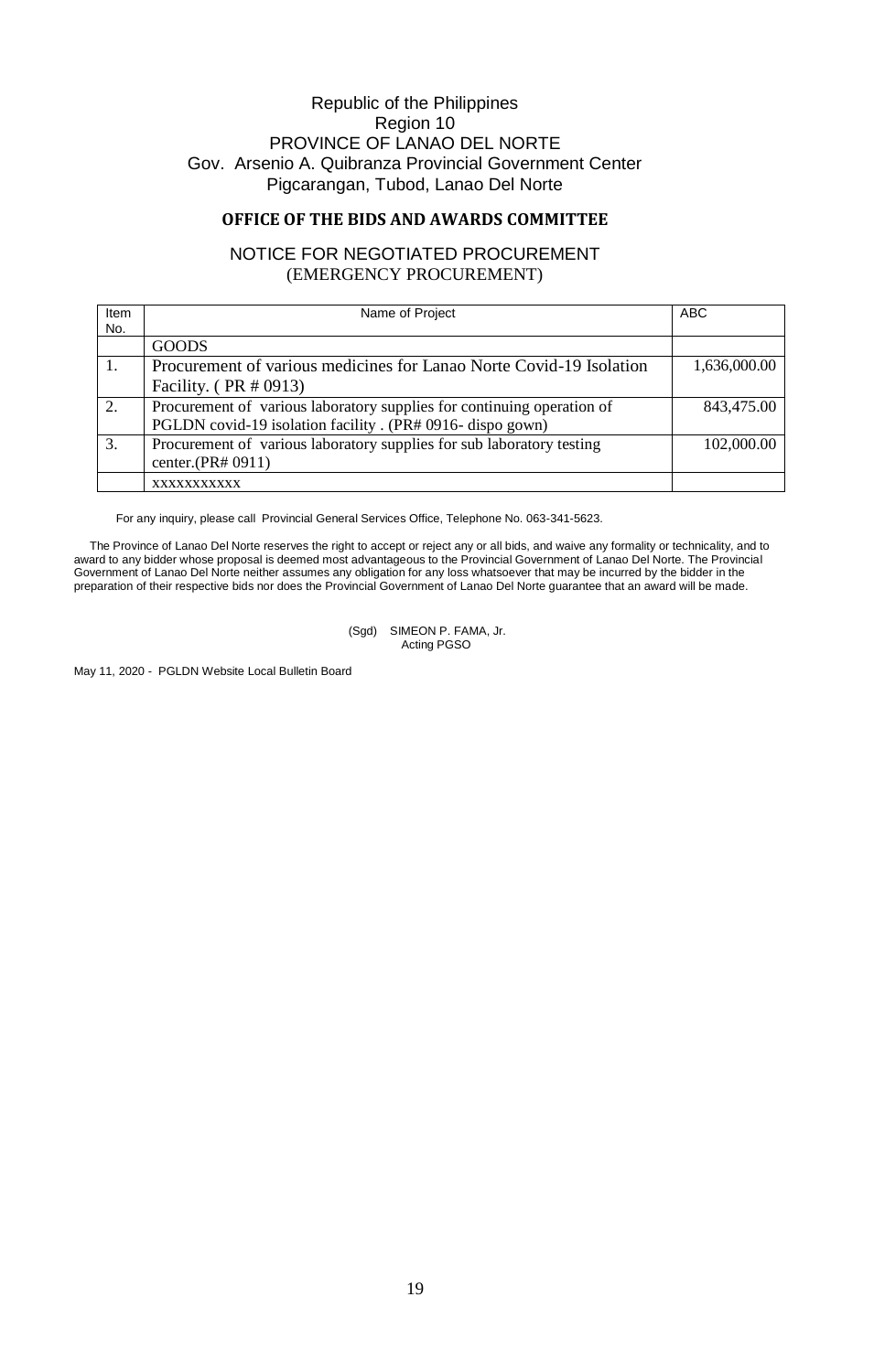## **OFFICE OF THE BIDS AND AWARDS COMMITTEE**

|             | <b>INVITATION TO BID</b>                                                                                                        |              |                               |                      |  |
|-------------|---------------------------------------------------------------------------------------------------------------------------------|--------------|-------------------------------|----------------------|--|
| Item<br>No. | Name of Project                                                                                                                 | <b>ABC</b>   | <b>Bid</b><br><b>Document</b> | Contract<br>Duration |  |
|             |                                                                                                                                 |              | Fee                           |                      |  |
|             | <b>INFRA</b>                                                                                                                    |              |                               |                      |  |
|             | UPGRADING OF KOLAMBUGAN PROVINCIAL HOSPITAL<br>(COMPLETION OF EXISTING ISOLATION BUILDING AT<br>KOLAMBUGAN PROVINCIAL HOSPITAL) | 3,878,723.00 | 5,000.00                      | 180                  |  |
| 2.          | Construction of PSWDO WAREHOUSE BUILDING                                                                                        | 1,930,729.66 | 5,000.00                      | 120                  |  |
|             | XXXXXXXXXXXXXXXXXXXXXXXXXXXX                                                                                                    |              |                               |                      |  |
|             |                                                                                                                                 |              |                               |                      |  |

| <b>PARTICULARS</b>                                                                                                                                                                                                                          | <b>DATE</b>             |
|---------------------------------------------------------------------------------------------------------------------------------------------------------------------------------------------------------------------------------------------|-------------------------|
| Pre-bid Conference @ BAC Conference Room, GSO, 1 <sup>st</sup> floor, New Capitol Blg,<br>Pigcarangan, Tubod, LDN.                                                                                                                          | May 14, 2020 @ 10:00 AM |
| Deadline for Submission of Eligibility requirements and bidding documents for bid<br>opening (all bids must be placed in a sealed envelope) @ BAC Conference Room,<br>GSO, 1 <sup>st</sup> floor, New Capitol Blg, Pigcarangan, Tubod, LDN. | May 28, 2020 @ 10:00 AM |
| Post qualification                                                                                                                                                                                                                          | June 4, 2020 @ 10:00 AM |

For any inquiry, please call BAC Secretariat, Telephone No. 063-341-5623. Bid documents are downloadable @ Phil-Geps website valid upon receipt of non-refundable fee as stated above.

This bidding shall be governed by the Implementing Rules and Regulation of Republic Act. No.9184, otherwise known as the ´Government Procurement Reform Act".

The Province of Lanao Del Norte reserves the right to accept or reject any or all bids, and waive any formality or technicality, and to award to any bidder whose proposal is deemed most advantageous to the Provincial Government of Lanao Del Norte. The Provincial Government of Lanao Del Norte neither assumes any obligation for any loss whatsoever that may be incurred by the bidder in the preparation of their respective bids nor does the Provincial Government of Lanao Del Norte guarantee that an award will be made.

> (Sgd) Engr. MARIETTA L. BORILLO Provincial Engineer BAC – Chairperson

May 6, 2020 - Philgeps and Local Bulletin Board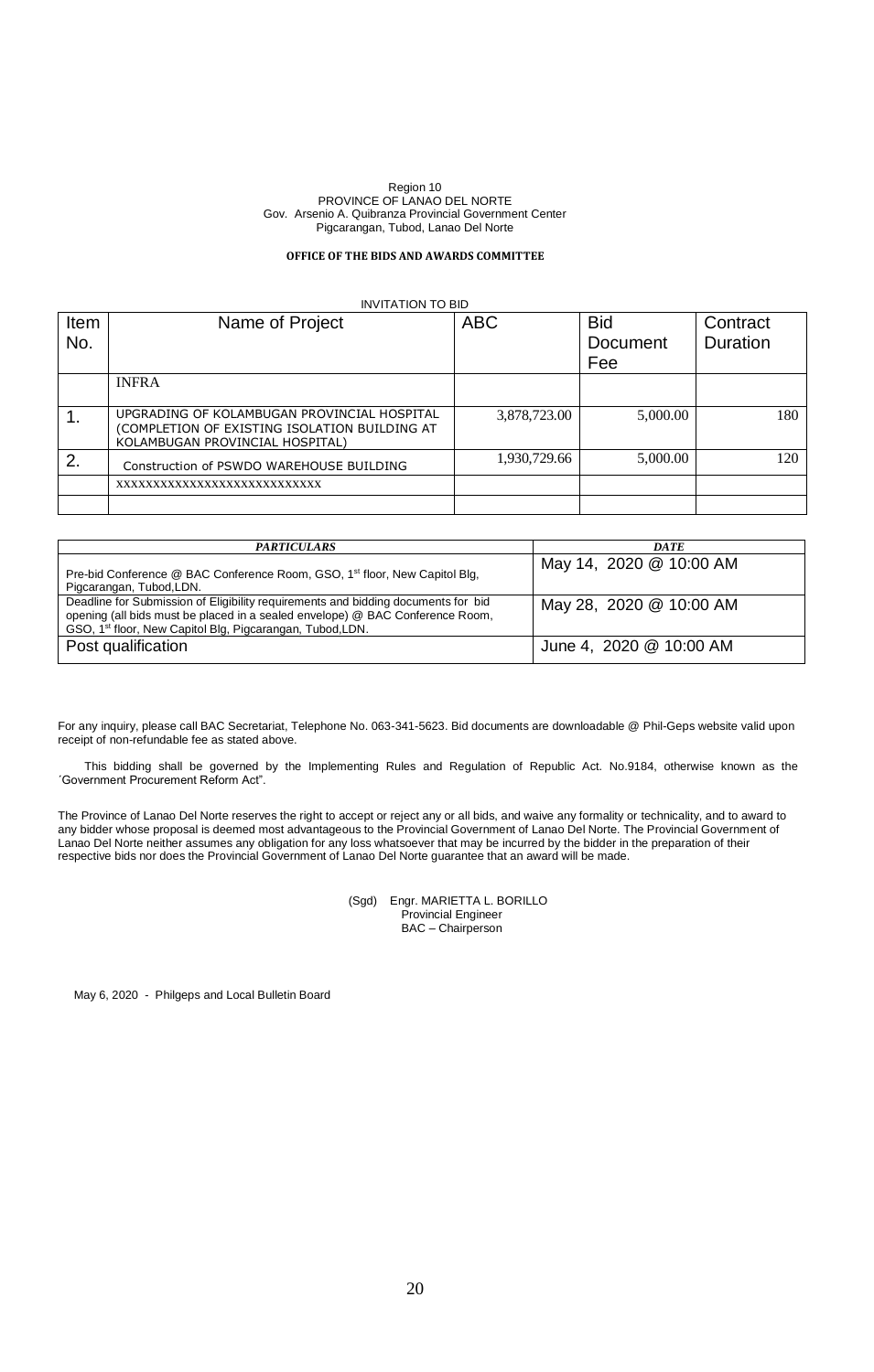# **OFFICE OF THE BIDS AND AWARDS COMMITTEE**

# NOTICE FOR NEGOTIATED PROCUREMENT (EMERGENCY PROCUREMENT)

| <b>ABC</b><br>Name of Project<br>Item<br>No.<br><b>GOODS</b><br>1.<br>3,832,000.00<br>Procurement of various medical Equipment for Lanao del Norte Covid-19<br>Isolation Facility. (PR# 0871- mechanical Ventilator)<br>2.<br>Procurement of various Medical Supplies and Equipment for Lanao del<br>933,000.00<br>Norte Covid-19 Isolation Facility. (PR# 0872- drop light, PPE, etc) |  |
|----------------------------------------------------------------------------------------------------------------------------------------------------------------------------------------------------------------------------------------------------------------------------------------------------------------------------------------------------------------------------------------|--|
|                                                                                                                                                                                                                                                                                                                                                                                        |  |
|                                                                                                                                                                                                                                                                                                                                                                                        |  |
|                                                                                                                                                                                                                                                                                                                                                                                        |  |
|                                                                                                                                                                                                                                                                                                                                                                                        |  |
|                                                                                                                                                                                                                                                                                                                                                                                        |  |
|                                                                                                                                                                                                                                                                                                                                                                                        |  |
|                                                                                                                                                                                                                                                                                                                                                                                        |  |
|                                                                                                                                                                                                                                                                                                                                                                                        |  |
|                                                                                                                                                                                                                                                                                                                                                                                        |  |
| XXXXXXXXXX                                                                                                                                                                                                                                                                                                                                                                             |  |

For any inquiry, please call Provincial General Services Office, Telephone No. 063-341-5623.

The Province of Lanao Del Norte reserves the right to accept or reject any or all bids, and waive any formality or technicality, and to award to any bidder whose proposal is deemed most advantageous to the Provincial Government of Lanao Del Norte. The Provincial Government of Lanao Del Norte neither assumes any obligation for any loss whatsoever that may be incurred by the bidder in the preparation of their respective bids nor does the Provincial Government of Lanao Del Norte guarantee that an award will be made.

> (Sgd) SIMEON P. FAMA, Jr. Acting PGSO

April 30, 2020 - PGLDN Website Local Bulletin Board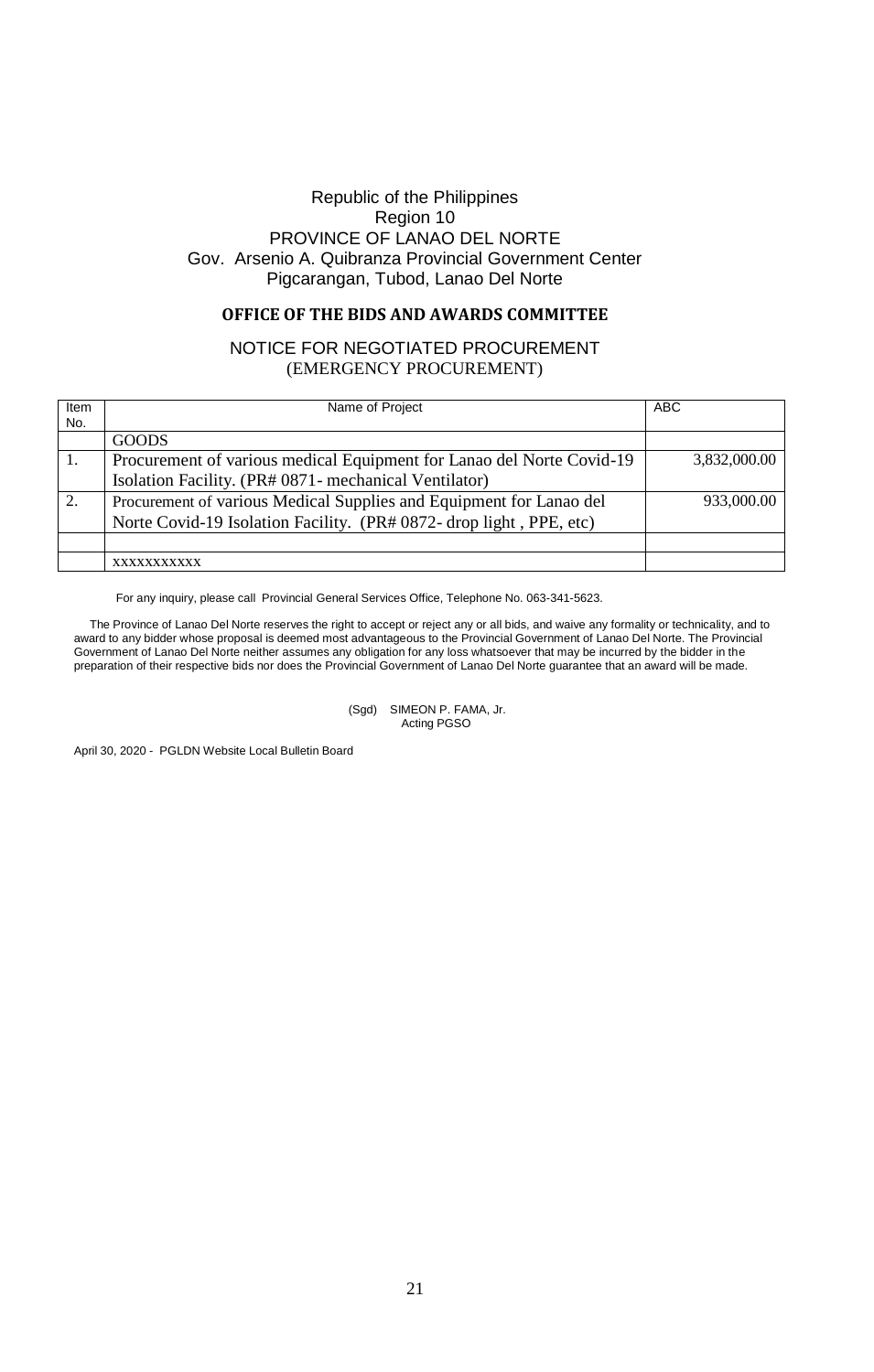## **OFFICE OF THE BIDS AND AWARDS COMMITTEE**

## INVITATION TO BID

| Item<br>No. | Name of Project                                                                                                 | <b>ABC</b>   | <b>Bid</b><br><b>Document</b><br>Fee | Contract<br><b>Duration</b> |
|-------------|-----------------------------------------------------------------------------------------------------------------|--------------|--------------------------------------|-----------------------------|
|             | <b>GOODS</b>                                                                                                    |              |                                      |                             |
|             | Procurement of Diesel Fuel for various Provincial<br>Equipment and Service Vehicles for 1st Quarter of<br>2020. | 1,138,704.00 | 5,000.00                             | $3 \text{ mos}$             |
| 2.          | Procurement of Diesel Fuel for various Provincial<br>Equipment and Service Vehicles for 2nd Quarter of<br>2020. | 1,220,040.00 | 5,000.00                             | $3 \text{ mos}$             |
|             | XXXXXXXXXXXXXXXXXXXXXXXXXXXX                                                                                    |              |                                      |                             |
|             |                                                                                                                 |              |                                      |                             |

| <b>PARTICULARS</b>                                                                                                                                                                                                                          | <b>DATE</b>             |
|---------------------------------------------------------------------------------------------------------------------------------------------------------------------------------------------------------------------------------------------|-------------------------|
| Pre-bid Conference @ BAC Conference Room, GSO, 1 <sup>st</sup> floor, New Capitol Blg,<br>Pigcarangan, Tubod, LDN.                                                                                                                          | May 7, 2020 @ 10:00 AM  |
| Deadline for Submission of Eligibility requirements and bidding documents for bid<br>opening (all bids must be placed in a sealed envelope) @ BAC Conference Room,<br>GSO, 1 <sup>st</sup> floor, New Capitol Blg, Pigcarangan, Tubod, LDN. | May 21, 2020 @ 10:00 AM |
| Post qualification                                                                                                                                                                                                                          | May 28, 2020 @ 10:00 AM |

For any inquiry, please call BAC Secretariat, Telephone No. 063-341-5623. Bid documents are downloadable @ Phil-Geps website valid upon receipt of non-refundable fee as stated above.

This bidding shall be governed by the Implementing Rules and Regulation of Republic Act. No.9184, otherwise known as the ´Government Procurement Reform Act".

The Province of Lanao Del Norte reserves the right to accept or reject any or all bids, and waive any formality or technicality, and to award to any bidder whose proposal is deemed most advantageous to the Provincial Government of Lanao Del Norte. The Provincial Government of Lanao Del Norte neither assumes any obligation for any loss whatsoever that may be incurred by the bidder in the preparation of their respective bids nor does the Provincial Government of Lanao Del Norte guarantee that an award will be made.

> (Sgd) Engr. MARIETTA L. BORILLO Provincial Engineer BAC – Chairperson

April 30, 2020 - Philgeps and Local Bulletin Board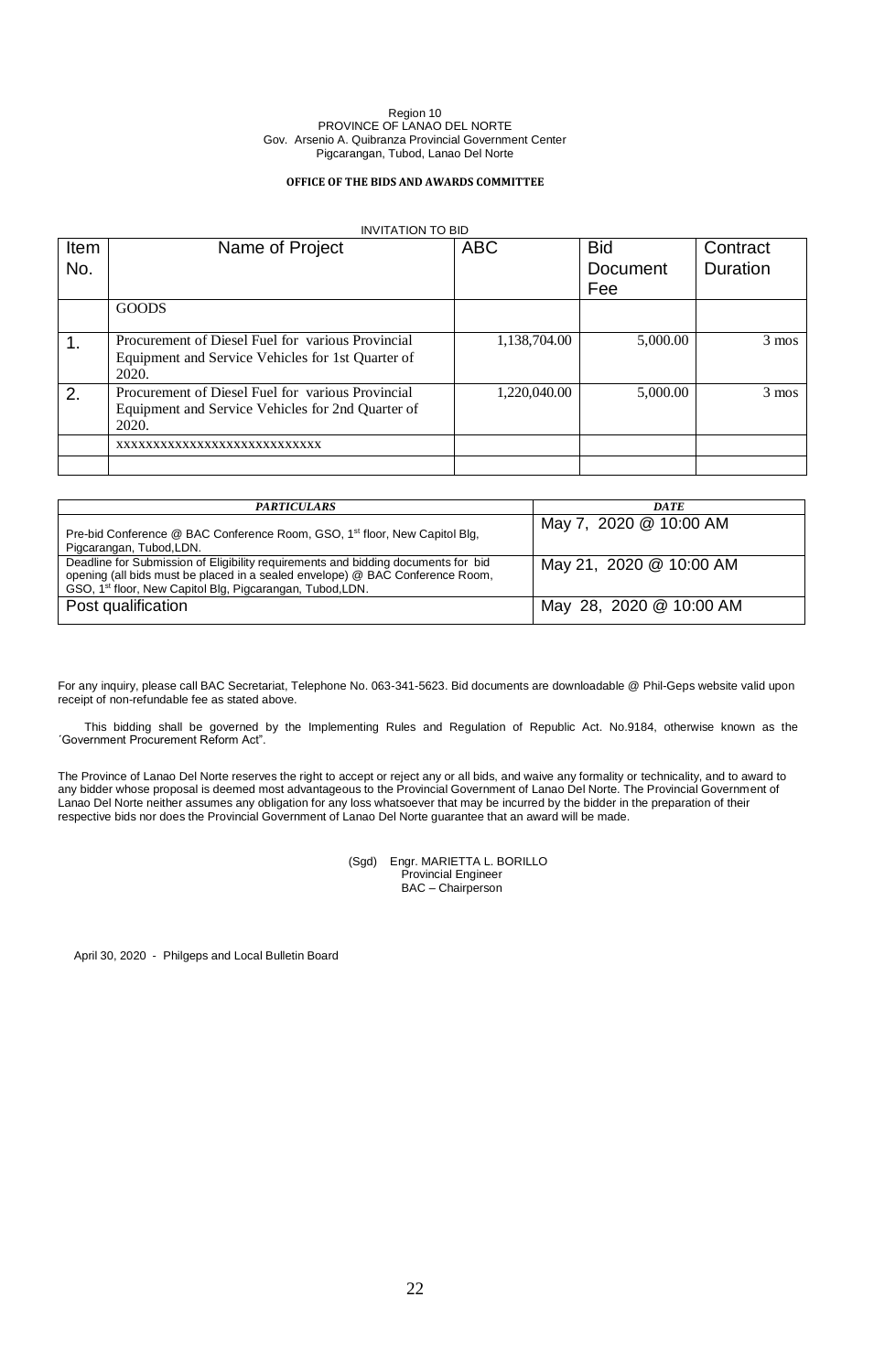### **OFFICE OF THE BIDS AND AWARDS COMMITTEE**

| <b>INVITATION TO BID</b> |                                                                                                                                                              |                  |                               |                      |  |  |
|--------------------------|--------------------------------------------------------------------------------------------------------------------------------------------------------------|------------------|-------------------------------|----------------------|--|--|
| <b>Item</b><br>No.       | Name of Project                                                                                                                                              | <b>ABC</b>       | <b>Bid</b><br>Document<br>Fee | Contract<br>Duration |  |  |
|                          | <b>INFRA</b>                                                                                                                                                 |                  |                               |                      |  |  |
| 1.                       | CONCRETING OF MALINGAO-LICAPAO-<br>DALAMA PROVINCIAL ROAD<br>Sta. 0+100.00-Sta. 1+560.00; Sta3+900.00-Sta.<br>$4+387.07$                                     | 26,525,733.58    | 25,000.00                     | 253 CD               |  |  |
|                          | <b>GOODS</b>                                                                                                                                                 |                  |                               |                      |  |  |
| $\mathbf 1$ .            | Supply, delivery and Commissioning of ONE (1) Unit<br>Corn Picker Harvester for Provincial Corn Service<br>Center @ MIRAIC.                                  | PHP 1.900,000.00 | 5,000.00                      | 30 CD                |  |  |
| 2.                       | Procurement of One (1) unit Fully Automated<br>Hematology Analyzer 24 Parameters Triplicate<br>Counting for Balo-i Provincial Hospital.                      | PHP 2,500,000.00 | 5,000.00                      | 30 CD                |  |  |
| 3.                       | Supply, Installation, Testing and Commissioning of 200<br>CMD STP using AOP with Housing and Construction of<br>Underground Sewerage Concrete Tank for LNPH. | PHP 9,800,000.00 | 10,000.00                     | $60$ CD              |  |  |
|                          |                                                                                                                                                              |                  |                               |                      |  |  |

| <b>PARTICULARS</b>                                                                                                                                                                                                                          | <b>DATE</b>               |
|---------------------------------------------------------------------------------------------------------------------------------------------------------------------------------------------------------------------------------------------|---------------------------|
| Pre-bid Conference @ BAC Conference Room, GSO, 1 <sup>st</sup> floor, New Capitol Blg,<br>Pigcarangan, Tubod, LDN.                                                                                                                          | April 2, 2020 @ 10:00 AM  |
| Deadline for Submission of Eligibility requirements and bidding documents for bid<br>opening (all bids must be placed in a sealed envelope) @ BAC Conference Room,<br>GSO, 1 <sup>st</sup> floor, New Capitol Blg, Pigcarangan, Tubod, LDN. | April 16, 2020 @ 10:00 AM |
| Post qualification                                                                                                                                                                                                                          | April 23, 2020 @ 10:00 AM |

For any inquiry, please call BAC Secretariat, Telephone No. 063-341-5623. Bid documents are downloadable @ Phil-Geps website valid upon receipt of non-refundable fee as stated above.

This bidding shall be governed by the Implementing Rules and Regulation of Republic Act. No.9184, otherwise known as the ´Government Procurement Reform Act".

The Province of Lanao Del Norte reserves the right to accept or reject any or all bids, and waive any formality or technicality, and to award to any bidder whose proposal is deemed most advantageous to the Provincial Government of Lanao Del Norte. The Provincial Government of Lanao Del Norte neither assumes any obligation for any loss whatsoever that may be incurred by the bidder in the preparation of their respective bids nor does the Provincial Government of Lanao Del Norte guarantee that an award will be made.

> (Sgd) Engr. MARIETTA L. BORILLO Provincial Engineer BAC – Chairperson

March 18, 2020 - Philgeps and Local Bulletin Board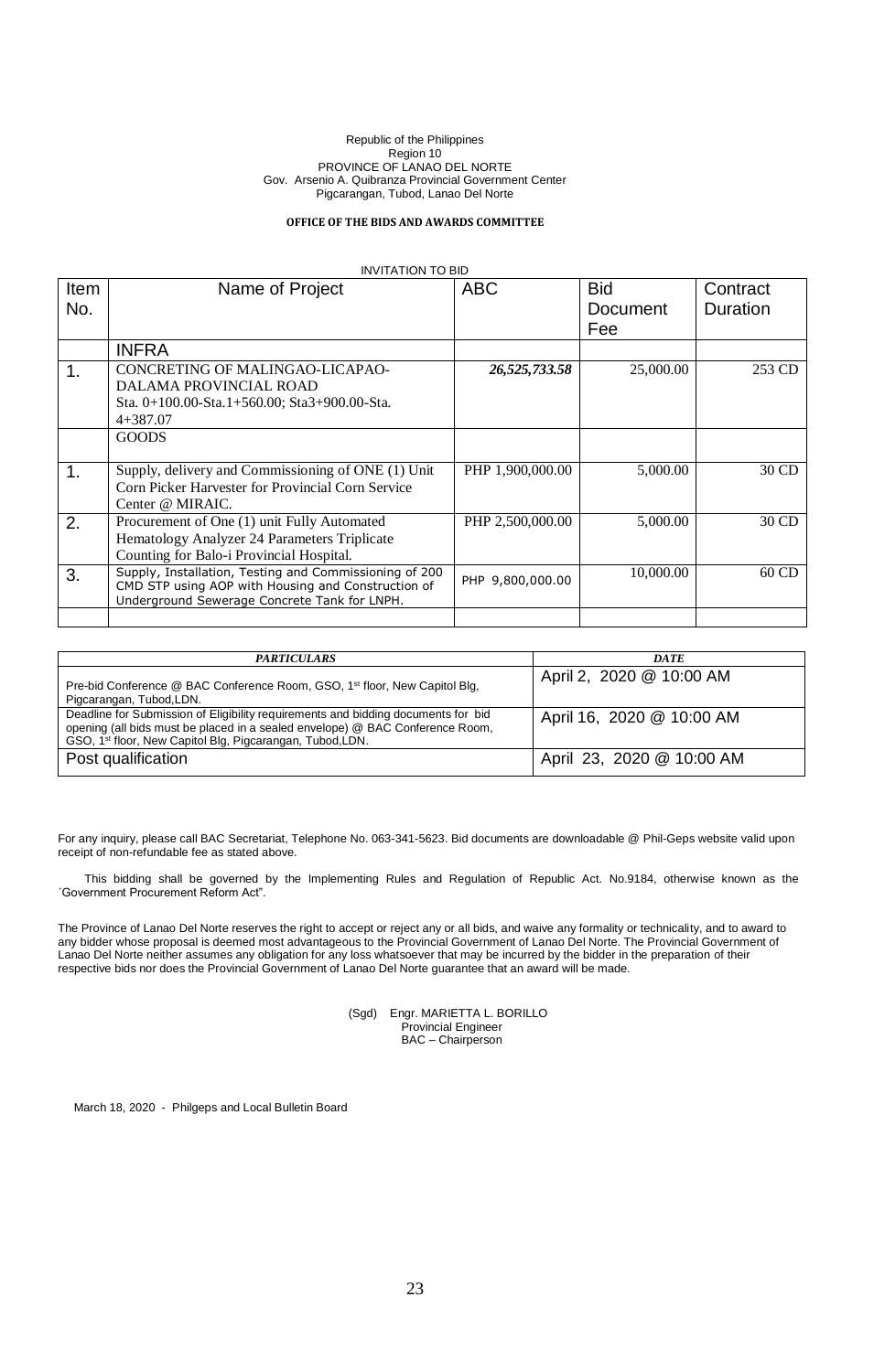## **OFFICE OF THE BIDS AND AWARDS COMMITTEE**

#### INVITATION TO BID

| Item | Name of Project                                                                                                                                                                  | <b>ABC</b>        | <b>Bid Document Fee</b> |
|------|----------------------------------------------------------------------------------------------------------------------------------------------------------------------------------|-------------------|-------------------------|
| No.  |                                                                                                                                                                                  |                   |                         |
|      | <b>GOODS</b>                                                                                                                                                                     |                   |                         |
|      | PROVINCIAL NURSERY SEED FARM<br><b>PROJECT</b>                                                                                                                                   | PHP 7,495,569.00  | 10,000.00               |
| 2.   | Procurement of One (1) unit Brandnew<br>Hauling Truck for Provincial Corn Service<br>in MIRAIC.                                                                                  | PHP 2,000,000.00  | 5,000.00                |
| 3.   | Supply, Delivery, Installation, Testing and<br>Commissioning of One (1) lot ALL-IN-ONE<br>Integrated Solar Powered Streetlights for MCC<br>Sports Race Tracks and Perimeter Area | Php 20,000,000.00 | 25,000.00               |
|      |                                                                                                                                                                                  |                   |                         |

| <b>PARTICULARS</b>                                                                                                                                                                                                                          | <b>DATE</b>               |
|---------------------------------------------------------------------------------------------------------------------------------------------------------------------------------------------------------------------------------------------|---------------------------|
| Pre-bid Conference @ BAC Conference Room, GSO, 1 <sup>st</sup> floor, New Capitol Blg,<br>Pigcarangan, Tubod, LDN.                                                                                                                          | March 26, 2020 @ 10:00 AM |
| Deadline for Submission of Eligibility requirements and bidding documents for bid<br>opening (all bids must be placed in a sealed envelope) @ BAC Conference Room,<br>GSO, 1 <sup>st</sup> floor, New Capitol Blg, Pigcarangan, Tubod, LDN. | April 16, 2020 @ 10:00 AM |
| Post qualification                                                                                                                                                                                                                          | April 23, 2020 @ 10:00 AM |

For any inquiry, please call BAC Secretariat, Telephone No. 063-341-5623. Bid documents are downloadable @ Phil-Geps website valid upon receipt of non-refundable fee as stated above.

This bidding shall be governed by the Implementing Rules and Regulation of Republic Act. No.9184, otherwise known as the ´Government Procurement Reform Act".

The Province of Lanao Del Norte reserves the right to accept or reject any or all bids, and waive any formality or technicality, and to award to any bidder whose proposal is deemed most advantageous to the Provincial Government of Lanao Del Norte. The Provincial Government of Lanao Del Norte neither assumes any obligation for any loss whatsoever that may be incurred by the bidder in the preparation of their respective bids nor does the Provincial Government of Lanao Del Norte guarantee that an award will be made.

> (Sgd) Engr. MARIETTA L. BORILLO Provincial Engineer BAC – Chairperson

March 16, 2020 - Philgeps and Local Bulletin Board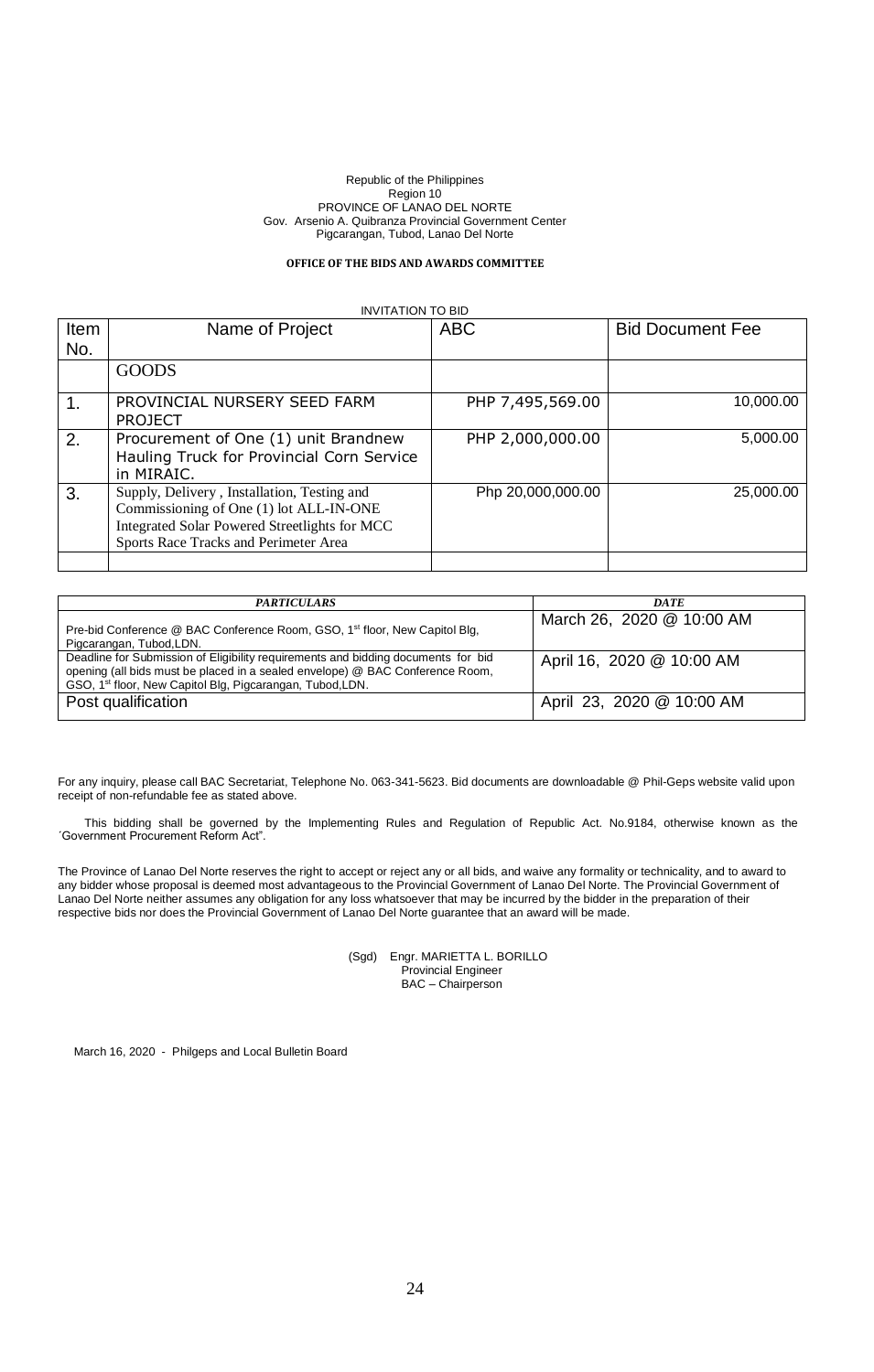## **OFFICE OF THE BIDS AND AWARDS COMMITTEE**

INVITATION TO BID

| Item | Name of Project                                                                       | <b>ABC</b>       | <b>Bid Document Fee</b> |
|------|---------------------------------------------------------------------------------------|------------------|-------------------------|
| No.  |                                                                                       |                  |                         |
|      | <b>GOODS</b>                                                                          |                  |                         |
|      | Purchase of One (1) unit Brandnew Van Type<br>Service Vehicle for PVO field operation | Php 1,070,000.00 | 5,000.00                |
| 2.   | Purchase of One (1) unit Brandnew Commuter<br>Type Service Vehicle for for PGO use    | Php 1,788,796.00 | 5,000.00                |
|      | XXXXXXXXXXXXXXXXXXXXXXXXXX                                                            |                  |                         |
|      |                                                                                       |                  |                         |

| <b>PARTICULARS</b>                                                                                                                                                                                                                          | <b>DATE</b>               |
|---------------------------------------------------------------------------------------------------------------------------------------------------------------------------------------------------------------------------------------------|---------------------------|
| Pre-bid Conference @ BAC Conference Room, GSO, 1 <sup>st</sup> floor, New Capitol Blg,<br>Pigcarangan, Tubod, LDN.                                                                                                                          | March 5, 2020 @ 10:00 AM  |
| Deadline for Submission of Eligibility requirements and bidding documents for bid<br>opening (all bids must be placed in a sealed envelope) @ BAC Conference Room,<br>GSO, 1 <sup>st</sup> floor, New Capitol Blg, Pigcarangan, Tubod, LDN. | March 26, 2020 @ 10:00 AM |
| Post qualification                                                                                                                                                                                                                          | April 2, 2020 @ 10:00 AM  |

For any inquiry, please call BAC Secretariat, Telephone No. 063-341-5623. Bid documents are downloadable @ Phil-Geps website valid upon receipt of non-refundable fee as stated above.

This bidding shall be governed by the Implementing Rules and Regulation of Republic Act. No.9184, otherwise known as the ´Government Procurement Reform Act".

The Province of Lanao Del Norte reserves the right to accept or reject any or all bids, and waive any formality or technicality, and to award to any bidder whose proposal is deemed most advantageous to the Provincial Government of Lanao Del Norte. The Provincial Government of Lanao Del Norte neither assumes any obligation for any loss whatsoever that may be incurred by the bidder in the preparation of their respective bids nor does the Provincial Government of Lanao Del Norte guarantee that an award will be made.

> (Sgd) Engr. MARIETTA L. BORILLO Provincial Engineer BAC – Chairperson

February 25, 2020 - Philgeps and Local Bulletin Board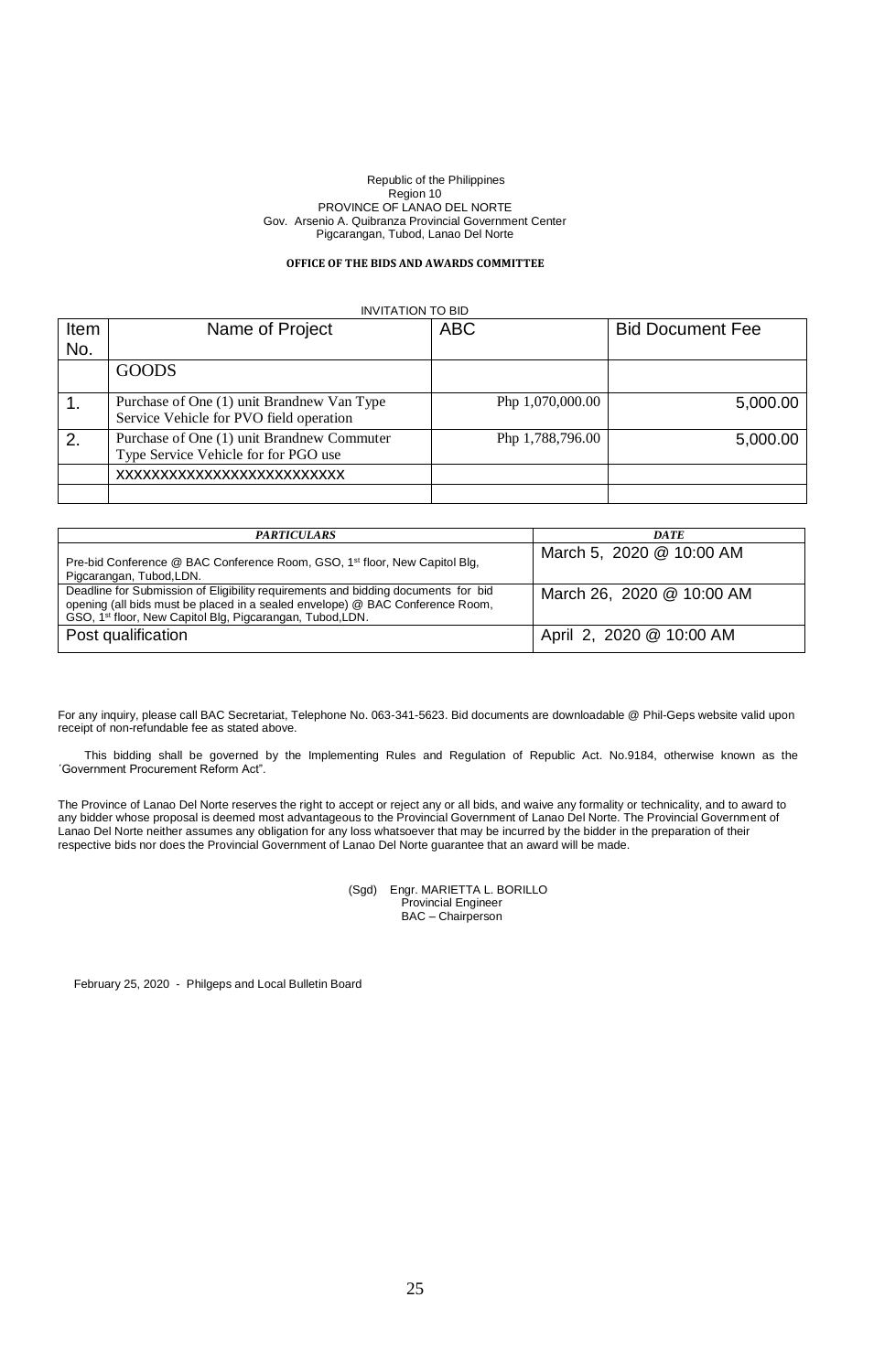## **OFFICE OF THE BIDS AND AWARDS COMMITTEE**

| <b>INVITATION TO BID</b> |                                          |                  |                         |  |  |  |
|--------------------------|------------------------------------------|------------------|-------------------------|--|--|--|
| Item                     | Name of Project                          | <b>ABC</b>       | <b>Bid Document Fee</b> |  |  |  |
| No.                      |                                          |                  |                         |  |  |  |
|                          | <b>INFRA</b>                             |                  |                         |  |  |  |
| $\mathbf 1$ .            | <b>Construction of Material Recovery</b> | Php 4,626,826.00 | 5,000.00                |  |  |  |
|                          | Facility.                                |                  |                         |  |  |  |
|                          | <b>XXXXXXXX</b>                          |                  |                         |  |  |  |
|                          |                                          |                  |                         |  |  |  |
|                          |                                          |                  |                         |  |  |  |

| <b>PARTICULARS</b>                                                                                                                                                                                                                          | <b>DATE</b>                  |
|---------------------------------------------------------------------------------------------------------------------------------------------------------------------------------------------------------------------------------------------|------------------------------|
| Pre-bid Conference @ BAC Conference Room, GSO, 1 <sup>st</sup> floor, New Capitol Blg,<br>Pigcarangan, Tubod, LDN.                                                                                                                          | February 20, 2020 @ 10:00 AM |
| Deadline for Submission of Eligibility requirements and bidding documents for bid<br>opening (all bids must be placed in a sealed envelope) @ BAC Conference Room,<br>GSO, 1 <sup>st</sup> floor, New Capitol Blg, Pigcarangan, Tubod, LDN. | March 5, 2020 @ 10:00 AM     |
| Post qualification                                                                                                                                                                                                                          | March 12, 2020 @ 10:00 AM    |

For any inquiry, please call BAC Secretariat, Telephone No. 063-341-5623. Bid documents are downloadable @ Phil-Geps website valid upon receipt of non-refundable fee as stated above.

This bidding shall be governed by the Implementing Rules and Regulation of Republic Act. No.9184, otherwise known as the ´Government Procurement Reform Act".

The Province of Lanao Del Norte reserves the right to accept or reject any or all bids, and waive any formality or technicality, and to award to any bidder whose proposal is deemed most advantageous to the Provincial Government of Lanao Del Norte. The Provincial Government of Lanao Del Norte neither assumes any obligation for any loss whatsoever that may be incurred by the bidder in the preparation of their respective bids nor does the Provincial Government of Lanao Del Norte guarantee that an award will be made.

> (Sgd) Engr. MARIETTA L. BORILLO Provincial Engineer BAC – Chairperson

February 8, 2020 - Philgeps and Local Bulletin Board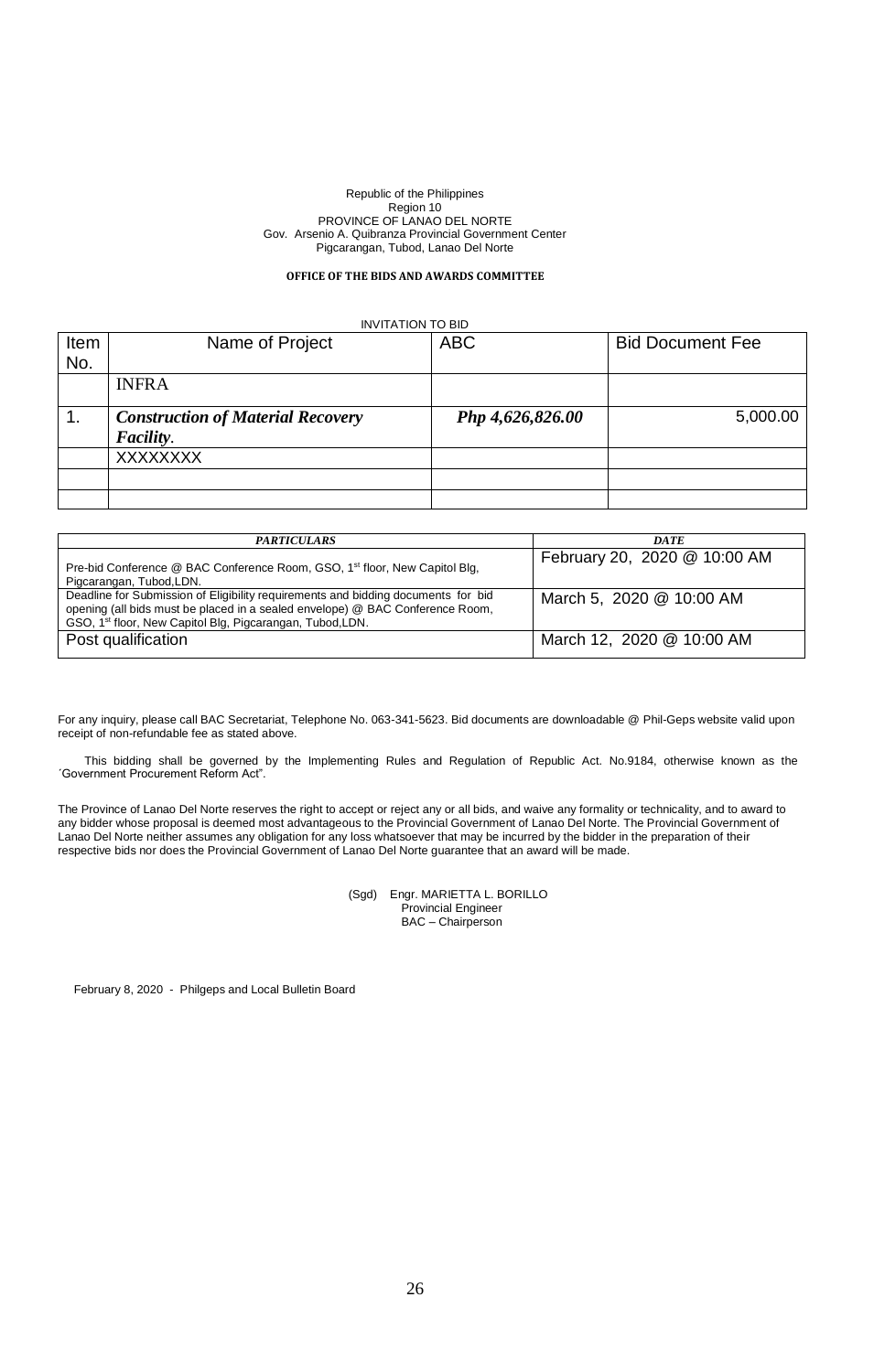## **OFFICE OF THE BIDS AND AWARDS COMMITTEE**

## INVITATION TO BID

| Item | Name of Project                      | <b>ABC</b>       | <b>Bid Document Fee</b> |
|------|--------------------------------------|------------------|-------------------------|
| No.  |                                      |                  |                         |
|      | <b>INFRA</b>                         |                  |                         |
|      | PROVINCIAL NURSERY SEED FARM PROJECT | PHP 7,495,569.00 | 10,000.00               |
|      | <b>XXXXXXXX</b>                      |                  |                         |
|      |                                      |                  |                         |
|      |                                      |                  |                         |

| <b>PARTICULARS</b>                                                                                                                                                                                                                          | <b>DATE</b>                  |
|---------------------------------------------------------------------------------------------------------------------------------------------------------------------------------------------------------------------------------------------|------------------------------|
| Pre-bid Conference @ BAC Conference Room, GSO, 1 <sup>st</sup> floor, New Capitol Blg,<br>Pigcarangan, Tubod, LDN.                                                                                                                          | February 20, 2020 @ 10:00 AM |
| Deadline for Submission of Eligibility requirements and bidding documents for bid<br>opening (all bids must be placed in a sealed envelope) @ BAC Conference Room,<br>GSO, 1 <sup>st</sup> floor, New Capitol Blg, Pigcarangan, Tubod, LDN. | March 5, 2020 @ 10:00 AM     |
| Post qualification                                                                                                                                                                                                                          | March 12, 2020 @ 10:00 AM    |

For any inquiry, please call BAC Secretariat, Telephone No. 063-341-5623. Bid documents are downloadable @ Phil-Geps website valid upon receipt of non-refundable fee as stated above.

This bidding shall be governed by the Implementing Rules and Regulation of Republic Act. No.9184, otherwise known as the ´Government Procurement Reform Act".

The Province of Lanao Del Norte reserves the right to accept or reject any or all bids, and waive any formality or technicality, and to award to any bidder whose proposal is deemed most advantageous to the Provincial Government of Lanao Del Norte. The Provincial Government of Lanao Del Norte neither assumes any obligation for any loss whatsoever that may be incurred by the bidder in the preparation of their respective bids nor does the Provincial Government of Lanao Del Norte guarantee that an award will be made.

> (Sgd) Engr. MARIETTA L. BORILLO Provincial Engineer BAC – Chairperson

February 7, 2020 - Philgeps and Local Bulletin Board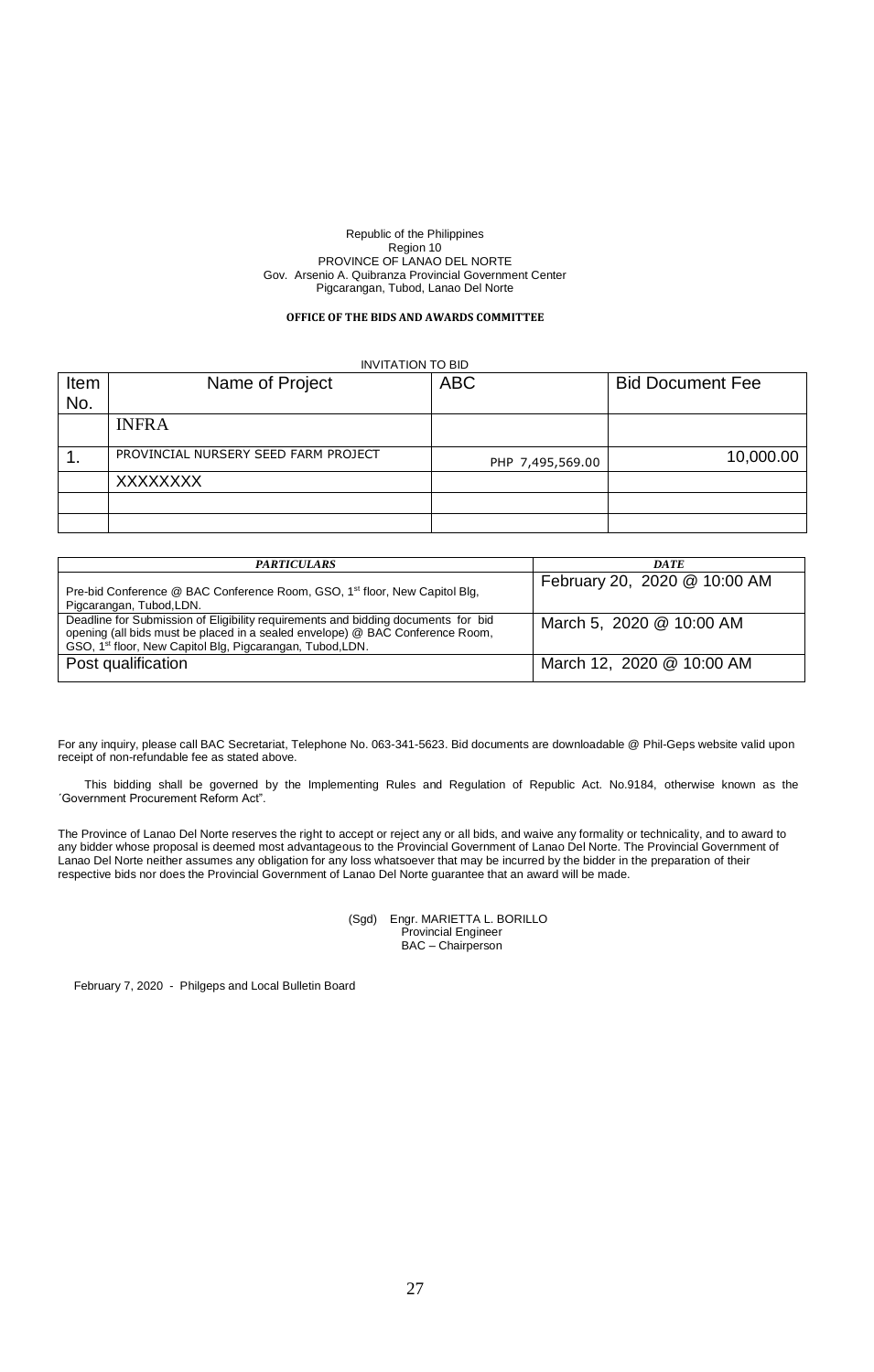### **OFFICE OF THE BIDS AND AWARDS COMMITTEE**

#### INVITATION TO BID

| Item           | Name of Project                                                                                                                 | <b>ABC</b>    | <b>Bid Document Fee</b> |
|----------------|---------------------------------------------------------------------------------------------------------------------------------|---------------|-------------------------|
| No.            |                                                                                                                                 |               |                         |
|                | Procurement of One (1) Brandnew Service Vehicle<br>for PGLDN use.                                                               | 4,300,000.00  | 5,000.00                |
| 2              | Procurement of various Intravenous Fluids for Six<br>Provincial Hospitals for 1st semester of year 2020.                        | 9,058,196.20  | 10,000.00               |
| 3              | Procurement of various Drugs and Medicines for Six<br>Provincial Hospitals for 1st semester of year 2020                        | 30,278,893.07 | 25,000.00               |
| $\overline{4}$ | Procurement of various Medical, Dental and<br>Laboratory Supplies for Six Provincial Hospitals for<br>1st semester of year 2020 | 12,962,234.07 | 25,000.00               |
|                | <b>XXXXXXXX</b>                                                                                                                 |               |                         |

| <b>PARTICULARS</b>                                                                                                                                                                                                                          | <b>DATE</b>                  |
|---------------------------------------------------------------------------------------------------------------------------------------------------------------------------------------------------------------------------------------------|------------------------------|
| Pre-bid Conference @ BAC Conference Room, GSO, 1 <sup>st</sup> floor, New Capitol Blg,<br>Pigcarangan, Tubod, LDN.                                                                                                                          | February 6, 2020 @ 10:00 AM  |
| Deadline for Submission of Eligibility requirements and bidding documents for bid<br>opening (all bids must be placed in a sealed envelope) @ BAC Conference Room,<br>GSO, 1 <sup>st</sup> floor, New Capitol Blg, Pigcarangan, Tubod, LDN. | February 20, 2020 @ 10:00 AM |
| Post qualification                                                                                                                                                                                                                          | February 27, 2020 @ 10:00 AM |

For any inquiry, please call BAC Secretariat, Telephone No. 063-341-5623. Bid documents are downloadable @ Phil-Geps website valid upon receipt of non-refundable fee as stated above.

This bidding shall be governed by the Implementing Rules and Regulation of Republic Act. No.9184, otherwise known as the ´Government Procurement Reform Act".

The Province of Lanao Del Norte reserves the right to accept or reject any or all bids, and waive any formality or technicality, and to award to any bidder whose proposal is deemed most advantageous to the Provincial Government of Lanao Del Norte. The Provincial Government of Lanao Del Norte neither assumes any obligation for any loss whatsoever that may be incurred by the bidder in the preparation of their respective bids nor does the Provincial Government of Lanao Del Norte guarantee that an award will be made.

> (Sgd) Engr. MARIETTA L. BORILLO Provincial Engineer BAC – Chairperson

January 29, 2020 - Philgeps and Local Bulletin Board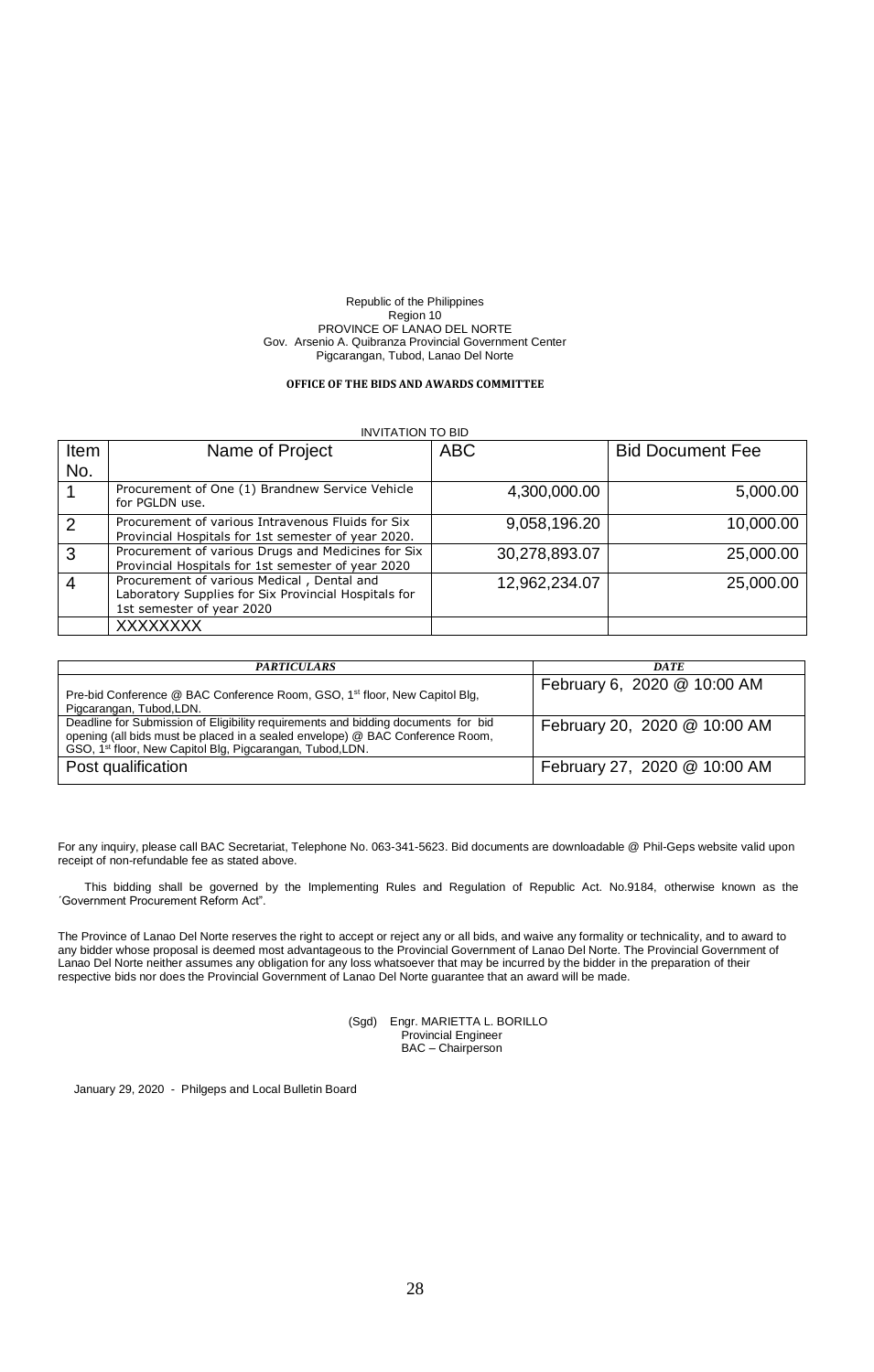## **OFFICE OF THE BIDS AND AWARDS COMMITTEE**

| <b>INVITATION TO BID</b> |                                         |            |                  |                         |
|--------------------------|-----------------------------------------|------------|------------------|-------------------------|
| Item                     | Name of Project                         | <b>ABC</b> |                  | <b>Bid Document Fee</b> |
| No.                      |                                         |            |                  |                         |
|                          | <b>INFRA</b>                            |            |                  |                         |
|                          | <b>Construction of Archery Building</b> |            | P 3, 102, 701.79 | 5,000.00                |
|                          |                                         |            |                  |                         |
|                          | <b>XXXXXXXX</b>                         |            |                  |                         |

| <b>PARTICULARS</b>                                                                                                                                                                                                                          | <b>DATE</b>                 |
|---------------------------------------------------------------------------------------------------------------------------------------------------------------------------------------------------------------------------------------------|-----------------------------|
| Pre-bid Conference @ BAC Conference Room, GSO, 1 <sup>st</sup> floor, New Capitol Blg,<br>Pigcarangan, Tubod, LDN.                                                                                                                          | January 9, 2020 @ 10:00 AM  |
| Deadline for Submission of Eligibility requirements and bidding documents for bid<br>opening (all bids must be placed in a sealed envelope) @ BAC Conference Room,<br>GSO, 1 <sup>st</sup> floor, New Capitol Blg, Pigcarangan, Tubod, LDN. | January 23, 2020 @ 10:00 AM |
| Post qualification                                                                                                                                                                                                                          | January 30, 2020 @ 10:00 AM |

For any inquiry, please call BAC Secretariat, Telephone No. 063-341-5623. Bid documents are downloadable @ Phil-Geps website valid upon receipt of non-refundable fee as stated above.

This bidding shall be governed by the Implementing Rules and Regulation of Republic Act. No.9184, otherwise known as the ´Government Procurement Reform Act".

The Province of Lanao Del Norte reserves the right to accept or reject any or all bids, and waive any formality or technicality, and to award to any bidder whose proposal is deemed most advantageous to the Provincial Government of Lanao Del Norte. The Provincial Government of Lanao Del Norte neither assumes any obligation for any loss whatsoever that may be incurred by the bidder in the preparation of their respective bids nor does the Provincial Government of Lanao Del Norte guarantee that an award will be made.

> (Sgd) Engr. MARIETTA L. BORILLO Provincial Engineer BAC – Chairperson

December 28, 2019 - Philgeps and Local Bulletin Board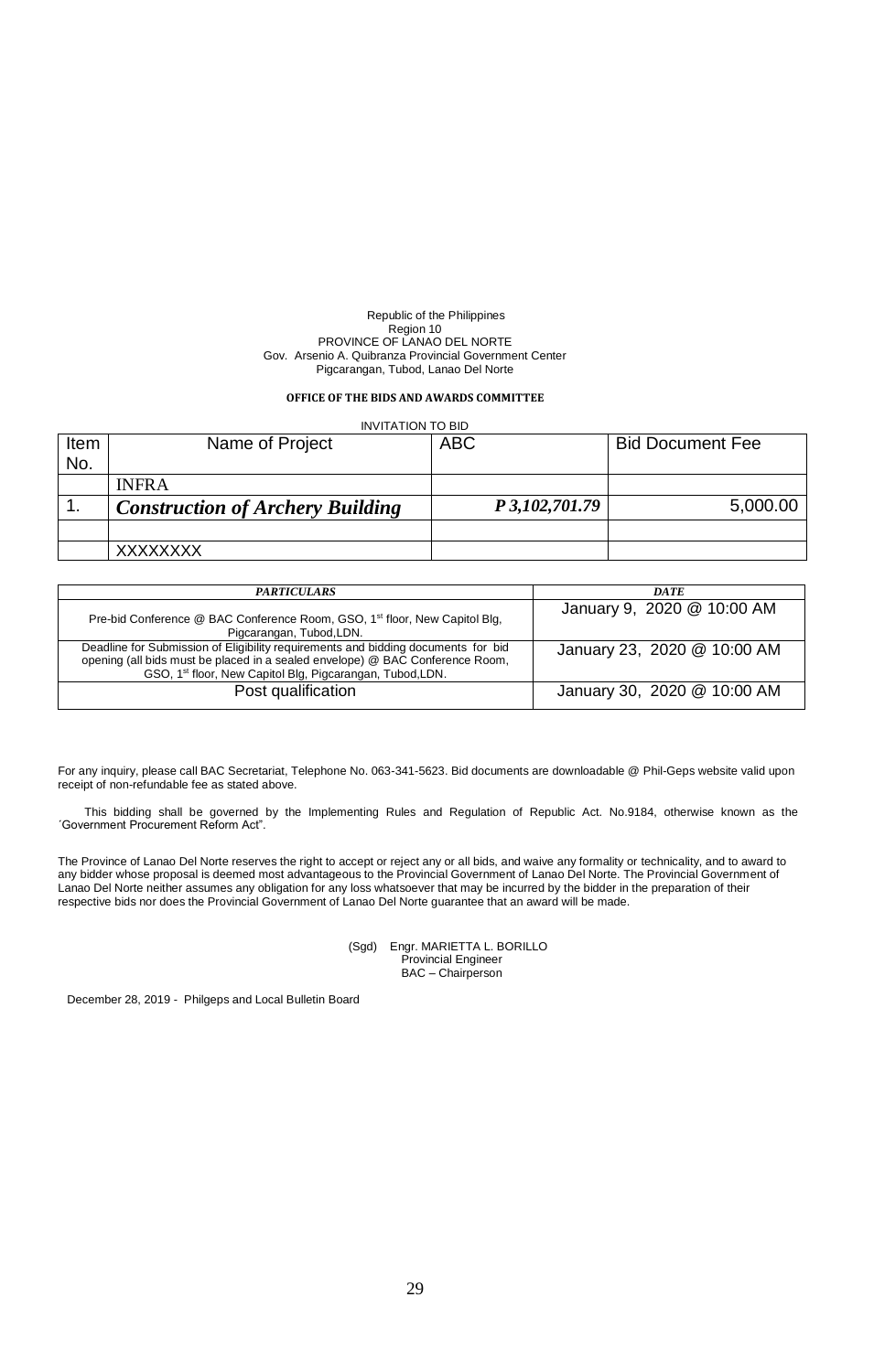### **OFFICE OF THE BIDS AND AWARDS COMMITTEE**

| <b>INVITATION TO BID</b> |                                                                                                                                                                                   |               |                         |
|--------------------------|-----------------------------------------------------------------------------------------------------------------------------------------------------------------------------------|---------------|-------------------------|
| Item                     | Name of Project                                                                                                                                                                   | <b>ABC</b>    | <b>Bid Document Fee</b> |
| No.                      |                                                                                                                                                                                   |               |                         |
|                          | <b>INFRA</b>                                                                                                                                                                      |               |                         |
|                          | CONCRETING OF BAROY-MARKET PROVINCIAL<br>ROAD Sta. 0+000.00-Sta.1+008.00                                                                                                          | 20,000,000.00 | 25,000.00               |
|                          | <b>GOODS</b>                                                                                                                                                                      |               |                         |
| 2.                       | Supply, Installation and Commissioning of One Lot<br>IP Base Surveillance System including Supervision<br>and Training for Provincial Capitol Premises and<br>MCC Sports Complex. | 20,000,000.00 | 25,000.00               |
|                          | <b>XXXXXXXX</b>                                                                                                                                                                   |               |                         |

| <b>PARTICULARS</b>                                                                                                                                                                                                                          | <b>DATE</b>                  |
|---------------------------------------------------------------------------------------------------------------------------------------------------------------------------------------------------------------------------------------------|------------------------------|
| Pre-bid Conference @ BAC Conference Room, GSO, 1 <sup>st</sup> floor, New Capitol Blg,<br>Pigcarangan, Tubod, LDN.                                                                                                                          | January 23, 2020 @ 10:00 AM  |
| Deadline for Submission of Eligibility requirements and bidding documents for bid<br>opening (all bids must be placed in a sealed envelope) @ BAC Conference Room,<br>GSO, 1 <sup>st</sup> floor, New Capitol Blg, Pigcarangan, Tubod, LDN. | February 6, 2020 @ 10:00 AM  |
| Post qualification                                                                                                                                                                                                                          | February 13, 2020 @ 10:00 AM |

For any inquiry, please call BAC Secretariat, Telephone No. 063-341-5623. Bid documents are downloadable @ Phil-Geps website valid upon receipt of non-refundable fee as stated above.

This bidding shall be governed by the Implementing Rules and Regulation of Republic Act. No.9184, otherwise known as the ´Government Procurement Reform Act".

The Province of Lanao Del Norte reserves the right to accept or reject any or all bids, and waive any formality or technicality, and to award to any bidder whose proposal is deemed most advantageous to the Provincial Government of Lanao Del Norte. The Provincial Government of Lanao Del Norte neither assumes any obligation for any loss whatsoever that may be incurred by the bidder in the preparation of their respective bids nor does the Provincial Government of Lanao Del Norte guarantee that an award will be made.

> (Sgd) Engr. MARIETTA L. BORILLO Provincial Engineer BAC – Chairperson

January 14, 2020 - Philgeps and Local Bulletin Board